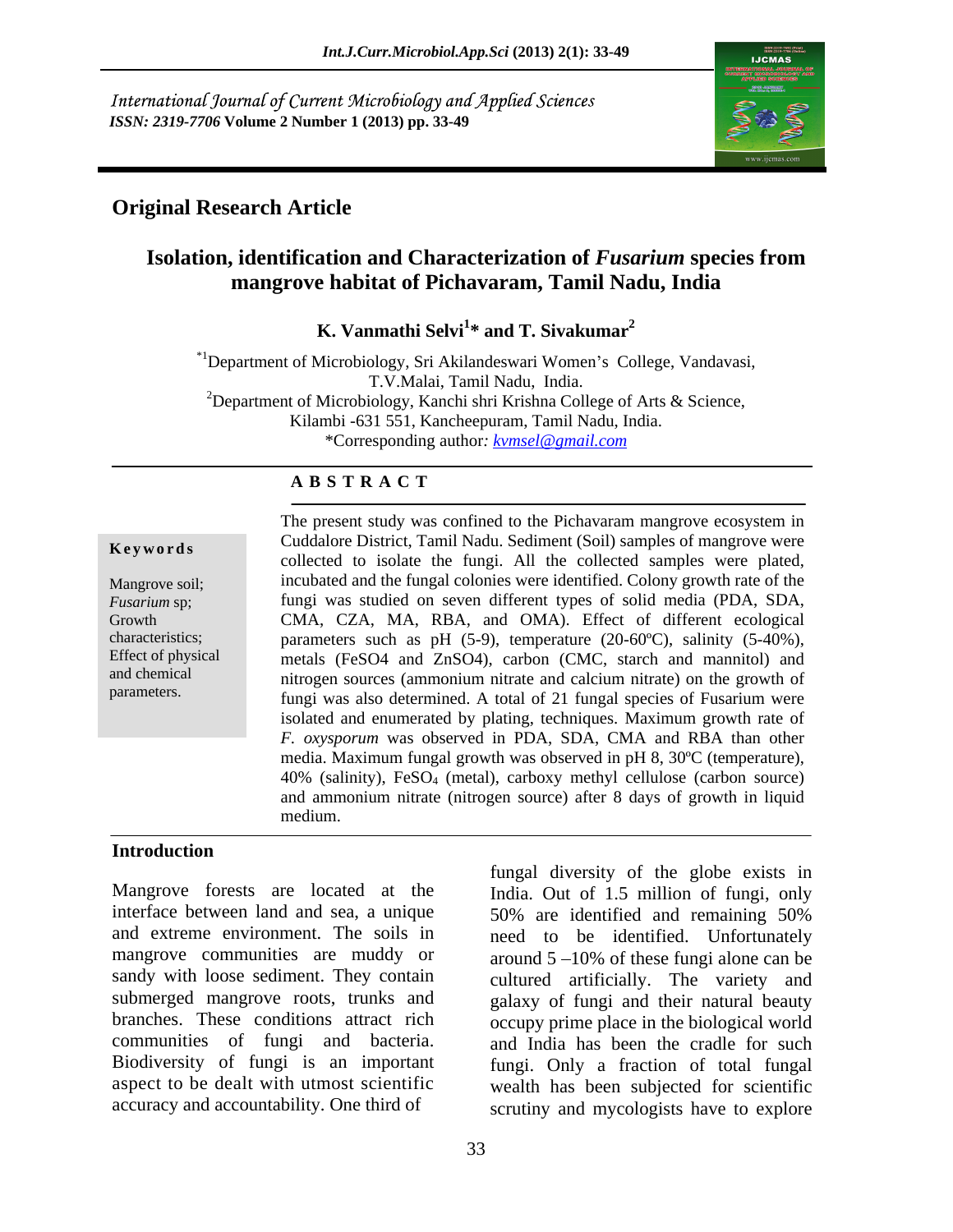the unexplored and hidden wealth 1988). Based on the necessary basic (Manoharachary *et al*., 2005). Mangroves information obtained on marine fungi and are open systems with respect to both mangrove ecosystem, the present study energy and matter and can be considered has been undertaken in the proposed study terrestrial and coastal estuarine deltaic habitat along the East coast of Palk ecosystems. (Lugo and Snedaker, 1974). Strait, in Bay of Bengal in Cuddalore While terrestrial fungi and lichens occupy the aerial parts of mangrove plants, the marine fungi occur at lower parts where their trunks and roots are permanently or<br>intermittently submerged in water. At the **Sample collection** intermittently submerged in water. At the high tide mark there will be an interface and an overlap of marine and terrestrial fungi that occur (Kohlmeyer, 1969; Kohlmeyer and Kohlmeyer, 1979).

Mangrove forests generate considerable plastic bags until drying was performed<br>amount of detrinus such as leaf litter immediately after sampling in the amount of detritus such as leaf litter, immediately<br>woody debris and infloresence (Wafar  $et$  laboratory. woody debris and infloresence (Wafar *et al.*, 1997) and hence constitute an ideal<br>hebitat for many detrive dependent **Sample processing** habitat for many detritus  $-$  dependant fauna and microbes. Chandralata (1999) and Raghukumar and Raghukumar (1998) reported adaptation and activity of terrestrial fungi under marine/ mangrove ecosystem as facultatives or indwellers or residents. Terrestrial fungi are common in mangrove water and mud (Chowdhery *et al* 1982; Garg, 1983), mangrove leaves (Raghukumar *et al*., 1995), wood (Aleem, 1980), standing senescent stems (Sadaba *et al*., 1995), decomposing mangrove palm (*Nypa fruticans*) (Hyde and Alias, 2000). Terrestrial fungi in deep - sea region of  $\frac{1801 \text{au}}{F}$ .  $\frac{1801 \text{au}}{F}$ Arabian Sea were recovered (Raghukumar

Seawater, sea foam and beach soil of Arabian Gulf Coast, Saudi Arabia yielded terrestrial fungi, typical marine and freshwater fungi (Bokhary *et al*., 1992). Nethravathi mangroves, India revealed the

interface" ecosystems coupling upland area in Pichavaram mangroves, a coastal District, Tamil Nadu.

### **Materials and Methods**

### **Sample collection**

Soil sample were collected from an area of mangrove forest in Pichavaram, Tamil Nadu, India. The soil sample were taken from a depth of 5-10 cm and then kept in plastic bags until drying was performed immediately after sampling in the laboratory.

### **Sample processing**

The soil samples were air dried at room temperature ( $27\pm1\textdegree C$ ) for seven days and then ground using a mortar and pestle. Ground soil samples were sieved with a 0.5mm sieve to remove larger particle such as stone and plant debris in order to obtain a consistent soil particle size for isolation using the soil dilution technique. Silver soils and debris were then store separately in paper bags and kept at 4°C.

### **Isolation and Identification of** *F. oxysporum*

and Raghukumar, 1998). The method were used for isolation of Sampling of the leaf litter from the to appropriate dilutions  $(10^{-2} \text{ to } 10^{-5})$  and occurrence of many freshwater transferred into the plates containing Hyphomycetes (Sridhar and Kaveriappa, Potato dextrose agar/ Czapek dox *Fusarium* isolates from the mangrove soil samples namely, soil dilution, debris isolation and direct isolation techniques. After sampling, within 24 hrs the water samples from each station were subjected to  $10^{-5}$ ) and  $-5$  and ) and 0.1 ml of sample was aseptically Potato dextrose agar/ Czapek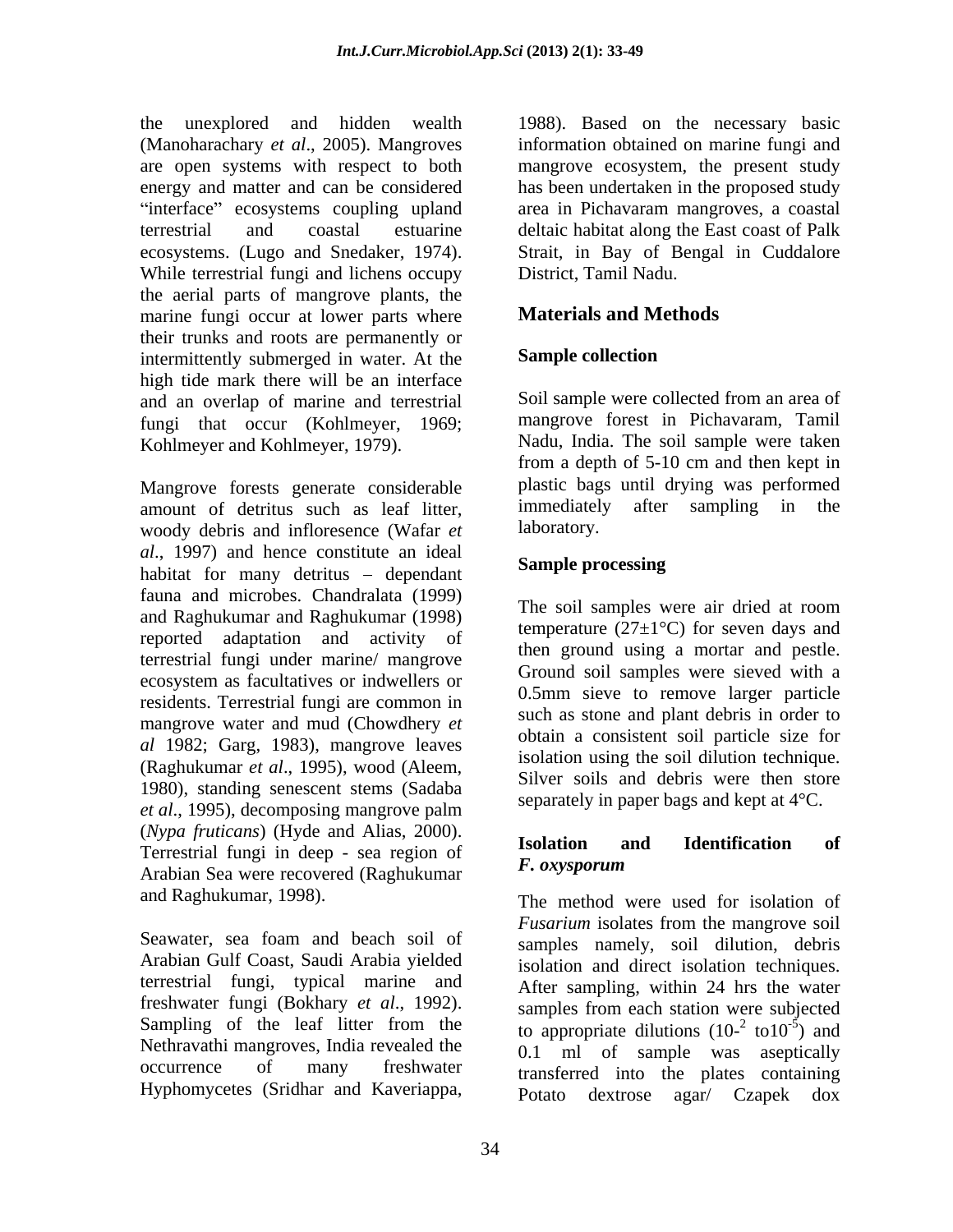agar/Corn meal agar/Rose Bengal agar with addition of mixture antibiotics, Tetracycline and Penicillin (Spread plate media method) The plates were incubated at (Plate. 2a). Control plates were also maintained. Sterilization of glasswares and preparations of media were carried out as per the method described by Booth (1971).

The semi permanent slides of the isolated fungi were prepared using Lactophenol Cotton Blue Staining method (Dring, 1976) and sealed with DPX mountant. The fungal species were photographed using **Effect** of **physical and chemical** photo micrographic instrument (Nikon AFX II Microscope fitted with Nikon FX-

The identification of fungal taxa was based on illustrated Genera of imperfect fungi (Barnett, 1965), Hyphomycetes (Subramanian, 1971), Dematiaceous Effect of Fungal Biomass Hyphomycetes and More Dematiaceous Hyphomycetes (Ellis, 1971, 1976), Marine Mycology (Kohlmeyer and Kohlmeyer, Dextrose broth (PD) and incubated at 1979), Micro fungi on land plants (Ellis room temperature. After incubation for 8 and Ellis, 1985) Micro fungi on days, the optical density was measured at Miscellaneous substrate (Ellis and Ellis, 1988), Illustrated key to the filamentous higher marine fungi (Kohlmeyer and Volkman - Kohlmeyer, 1991) and Manual of soil fungi (Gilman, 1957, 1998). **Example 1 Constrained Constrained Constrained Constrained Constrained Constrained Constrained Constrained Constrained Constrained Constrained Constrained Constrained Constrained Constrained**

Cultures are maintained by separated sub culturing on appropriate medium. Fungi cultures were inoculated into the PDA plates. The plates were maintained at room temperature for week.

## **characteristics of fungi on various media**

room temperature (28<sup>o</sup>C) for 4-5 days In this study the *Fusarium* species (21 sp.) **Presentation of data room** temperature (28°C) for 6 days. After of fungi were selected. All the fungi were inoculated (agar block containing fungi) in center of seven fungal media such as PDA, SDA, CMA, CZA, MA, RBA and OMA. The inoculated plates were incubated at incubation period, the radial growth (diameter in mm) of each fungus was measured (Palacios – Cabrera *et al.*, 2005).

### **Effect of physical and chemical parameters on fungal growth**

35 camera, Tokyo, Japan). In this study, the most *Fusarium* species **Identification of fungi** biomass, effect of various parameters such (21 sp.) were selected and studied for as pH, temperature, salinity and carbon and nitrogen sources (Booth, 1971; Boyd and Kohlmeyer, 1982; Aneja, 2001).

### **Effect of Fungal Biomass**

All the fungi were inoculated into Potato Dextrose broth (PD) and incubated at room temperature. After incubation for 8 600 nm. The fungal fresh and dry weights were also determined.

### **Effect of pH on fungal growth**

**Maintenance of fungal cultures** Dextrose broth (PD) broth containing All the fungi were inoculated into Potato different pH ranges (5, 6, 7, 8 and 9) and incubated at room temperature. After incubation for 8 days, the optical density was measured at 600 nm. The fungal fresh and dry weights were also determined.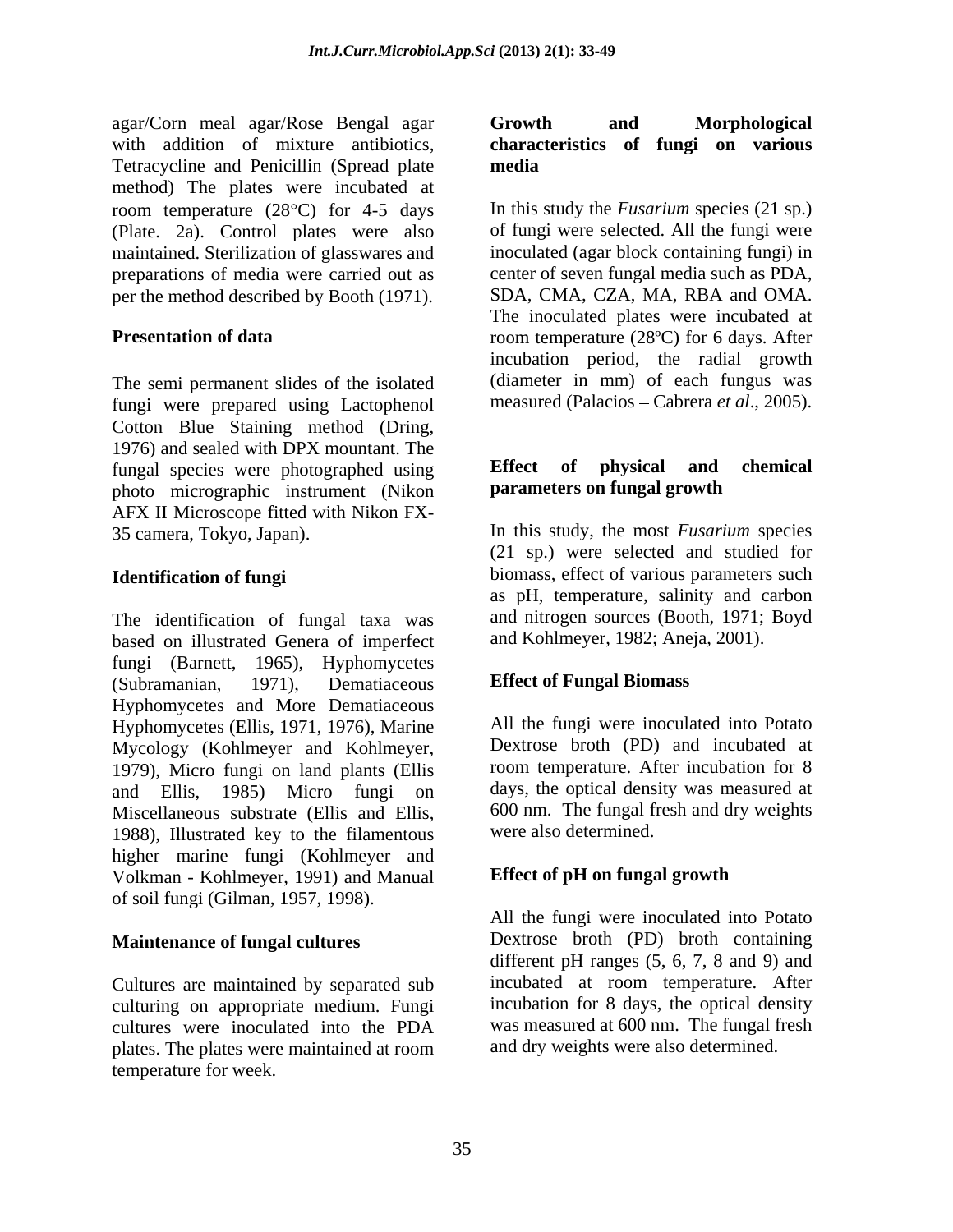### **Effect of Temperature on fungal growth**

All the fungi were inoculated into Potato Dextrose broth (PD) broth and the tubes were incubated at different temperature range (20, 30, 40, 50 and  $60^{\circ}$ C) and incubated at room temperature. After samples incubation for 8 days, the optical density

All the fungi were inoculated into Potato salinity ranges such as 5, 10, 20, 30 and 40 % and incubated at room temperature. includes, F.oxysporum, F.citri, After incubation for 8 days, the optical F.culmorum, F.verticillioides, fungal fresh and dry weights were also *napiforme*, F. sambucium and

All the fungi were inoculated into Potato Dextrose broth (PD) broth containing different carbon sources (Carboxy Methyl Cellulose, Starch, Mannitol) and nitrogen temperature. After incubation for 8 days, certain non-osmophilic species of the Optical density was measured at 600 nm. The fungal fresh and dry weights

All the fungi were inoculated into Potato Dextrose broth (PD) broth containing different heavy metals (Ferric sulphate and temperature. After incubation for 8 days, the Optical density was measured at 610

The fungal fresh and dry weights were also measured.

### **Results and Discussion**

### **Isolation of fungi from the sediment samples**

was measured at 600 nm. The fungal fresh In this study, 21 species of *Fusarium* and dry weights were also recorded. species were recovered from sediment **Effect of Salinity on fungal growth**  Pichavaram, Tamil Nadu, India. Among Dextrose broth (PD) containing different in sediments samples also the genus density was measured at 600 nm. The *F.proliferatum, F.equiseti, F,roseum, F.* recorded. *F.fusarioides*. This well agreed with the **Effect of Carbon and Nitrogen Sources**  Chowdhery (1978), Raper and Fennell **on fungal growth** (1965) and Roth *et al.* (1964). According Source (Ammonium nitrate and Calcium soils of France. Furthermore, Raper and nitrate) and incubated at room were also determined. fungi are found in coastal environments **Effect of Heavy Metals on fungal growth** environments appear to be able complete Zinc sulphate) and incubated at room *Fusarium* species in the marine sediments. samples collecte4d mangrove habitat of the Hyphomycetes, *Fusarium* was the common genus represented by 21 species. *Fuarium* was also found to be dominant, includes, *F.oxysporum, F.citri, F.culmorum, F.verticillioides, napiforme, F. sambucium and* findings of Garg (1982), Rai and to their findings Aspergilli dominated over Mucorales and Penicillia in the mud of mangrove swamps of Sunderband. Nicot (1958) recorded the dominance of Aspergilli and Penicillia in the coastal soils of France. Furthermore, Raper and Fennell (1965) have also suggested that certain non-osmophilic species of *Aspergillus* may grow luxuriantly under halophytic conditions. Although terrestrial frequently as part of the spore population, only species adapted to saline their life cycles fully in coastal and marine environments (Jennings 1986). Sparrow (1934, 1936) reported that the presence of *Aspergillus, Penicillium* and *Fusarium* species in the marine sediments. Satio (1952) investigated the mycoflora of a salt marsh and observed that the species of *Penicillium, Fusarium* and *Trichoderma*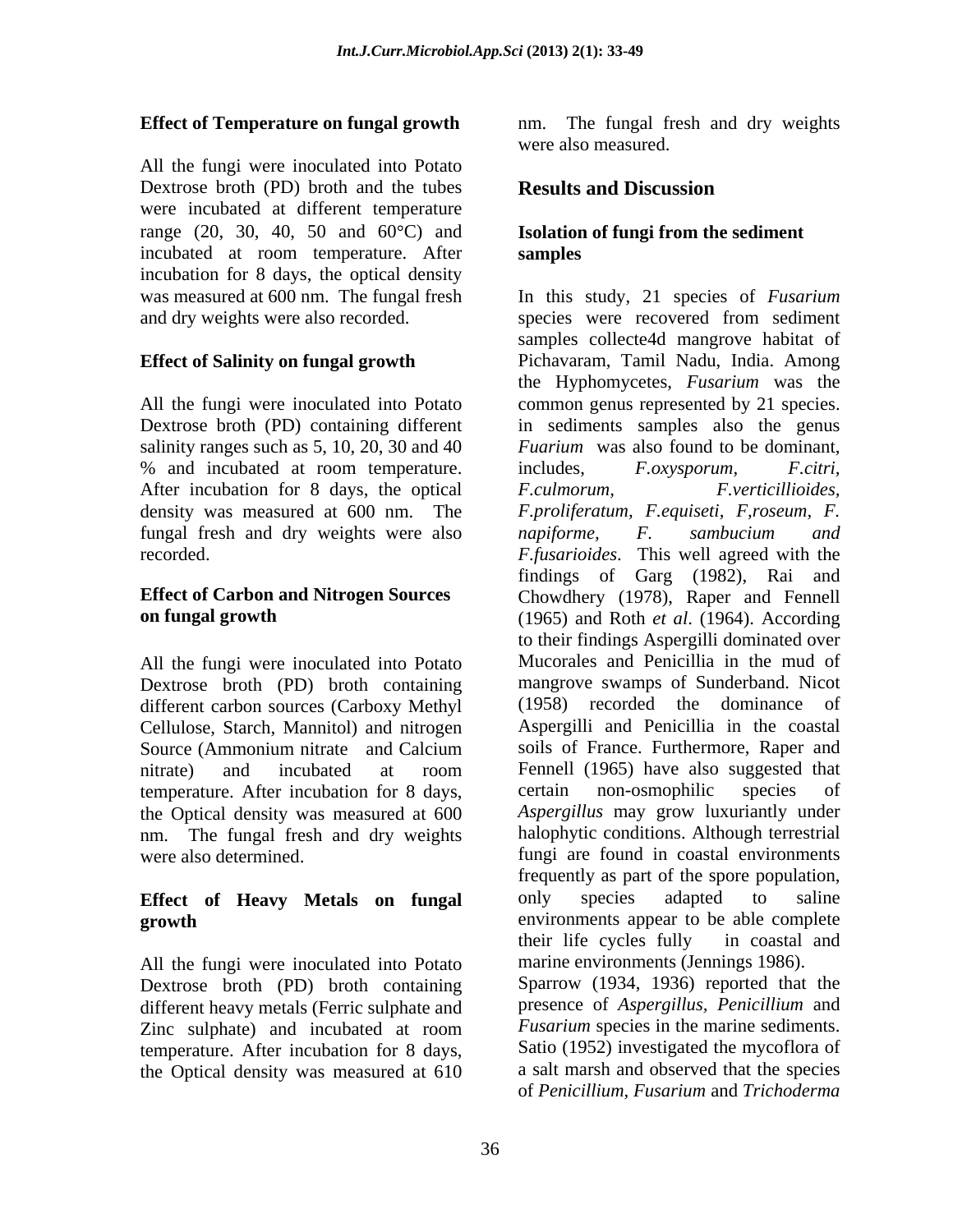*vignorum* were the common forms *Aspergillus ochraceus*, *A. niger* and *A.*  encounted in the surface mud. This well *carbonarius* on GYA, DG18, Malt agar correlates with the findings made by Garg (1983) in which, he came come cross highest number of fungi from surface layer **Growth characteristics of fungi on** of the Sunderban mangrove mud. Ito *et al.*  (2001) have reported the mycobiota of **Fungal biomass study** mangrove forest soils from the rhizosphere of eight mangrove species collected at the Ranong Research Center (Kasetsart maximum optical density with 1.991 University) and Phang-Nga. Two methods followed by *F.moniliforme* and other were used to isolate the fungi: incubation species of *Fusarium* species. Fresh weight at 45ºC and the standard dilution plate of the fungi were also maximum in method. Forty-two fungal strains were 7.81mg/g(Table.2). Minimum of fresh documented from soil samples, all typical weight was observed in *F.solani* (1.66 soil taxa, with *Penicillium* sp., mg/g). Dry weights of the fungi were *Trichoderma harzianum* and an also maximum in 2.75mg/g. and Minimum unidentified strain were the most of dry weight was observed in commonly isolated strains. Further, *F.moniliforme* (0.20 mg/g)**.** Ecological mangrove soil fungi have been reported by studies were carried out by various Wongthong (2001), Kongamol (2001) and physico-chemical parameters. Among

Isolation of *Fusarium* species in greater (CMC) and nitrogen source (ammonium number and frequency is due to the high nitrate) influenced the maximum growth nutrient level in the mangrove eco-system. osmotic concentration and therefore, compete more easily with other forms in the mangrove eco-system.

## **Growth and morphological characteristics of fungi on various**

In this study, Maximum growth rate was observed in *Fusarium oxysporum* with 85 minimum growth rate of *F. oxysporum* (60 mm in diam) was observed in CMA and MA agar plates. This study was well also maximum with  $0.68$  mg/g the influence of three culture media with<br>interaction for thermobilic and different water activity, time of incubation and temperature on the growth of

with 40% glucose agar (Table.1).

## **various parameters**

### **Fungal biomass study**

Sriswadskulmee (2002). 
these, pH (8), temperature (30°C), salinity These species prefer a medium with high incubation at room temperature. Fresh and In this study, *F.oxysporum* showed (5%), metals (FeSO4), carbon source (CMC) and nitrogen source (ammonium nitrate) influenced the maximum growth of fungi in liquid media on 8 days of dry weights of the fungi were maximum in above conditions (Table.2).

### **Effect of pH on the growth of fungi**

**media** observed in pH 8 after 8 days of in PDA,  $83$  mm in diam  $(CMA)$ ,  $84$  in  $CMA$  observed in Eventiallized  $(0.635)$ RBA than other media used. The  $(\text{Table 3})$  Fresh weight of the functions  $(\text{0.633})$ correlated with earlier findings by Palacios (Table.4&5). The effect of temperature,<br>- Cabrera *et al.* (2005). They studied that  $H = \text{colivity}$  and solinity temperature. In this study, the maximum growth was incubation. In this pH, *F.oxysporum* showed maximum growth with 2.301 (optical density. Minimum growth rate was observed in *F.verticilliodes* (0.635) (Table.3). Fresh weight of the fungi were also maximum in *F.oxysporum* with 2.97 mg/g and Dry weights of the fungi were also maximum with 0.68 mg/g (Table.4&5). The effect of temperature, pH, salinity and salinity- temperature interaction for thermophilic and thermotolernt fungi from Sundarban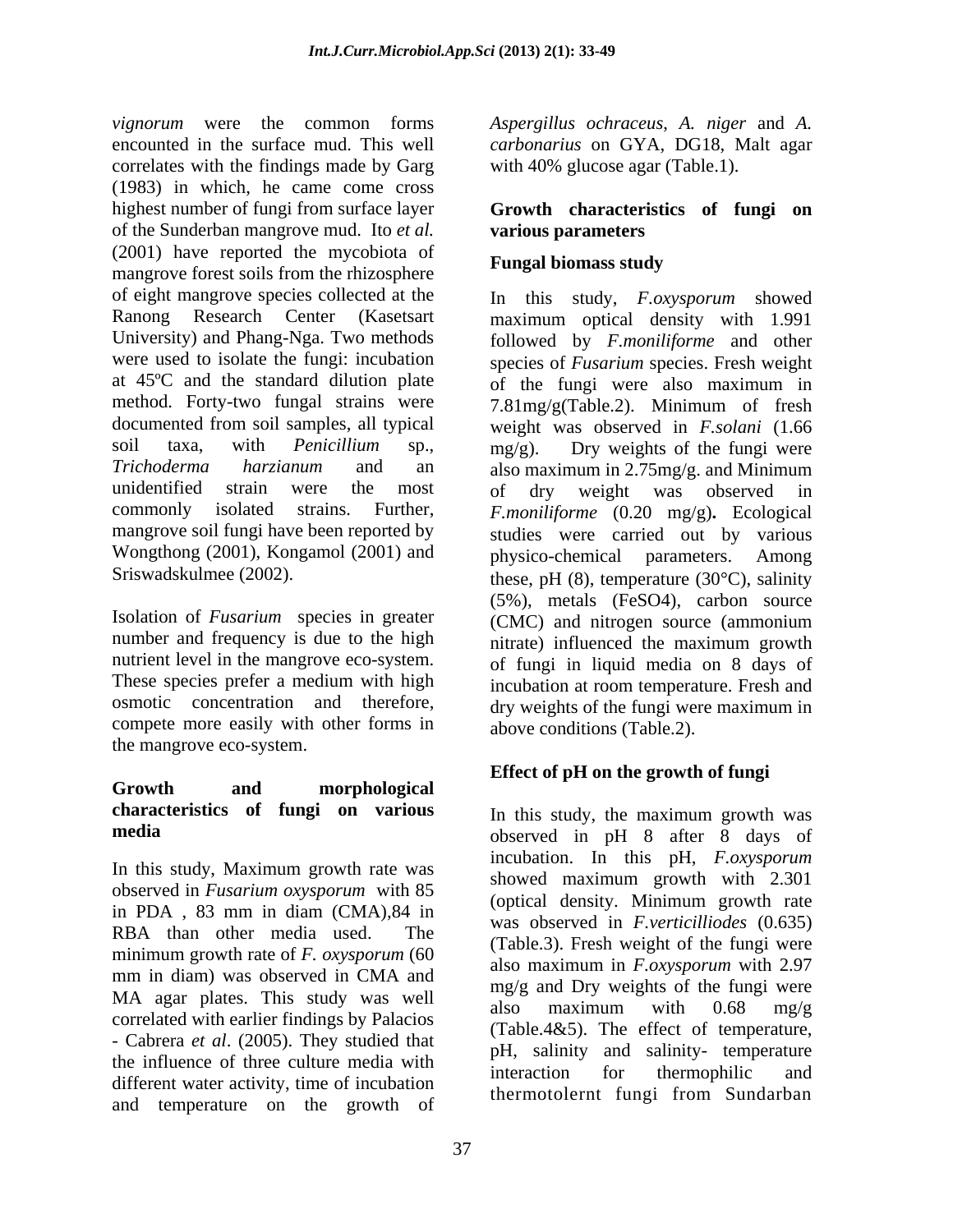| Table.<br>urphological_<br>and<br>eharacteristics<br>Growth<br>- OT | $\bullet$ $\bullet$<br>t of biomass of Fusarium oxysporum<br>anie.<br><b>2</b> Effect |                      |                    |  |  |  |  |
|---------------------------------------------------------------------|---------------------------------------------------------------------------------------|----------------------|--------------------|--|--|--|--|
| <i>Fusarium oxysporum</i> on various media                          | values ar<br>. 1 he                                                                   | represented in OD at | $(600 \text{ nm})$ |  |  |  |  |
|                                                                     |                                                                                       |                      |                    |  |  |  |  |

|  |  |  |  |  |  |  |  |  |  | The values are represented in mm in diameter |  |
|--|--|--|--|--|--|--|--|--|--|----------------------------------------------|--|
|--|--|--|--|--|--|--|--|--|--|----------------------------------------------|--|

| S.No   Name of the fungi    |    |    | PDA   SDA   CMA   CZA   MA   RBA   OMA |    |       |              |              | S.No | Name of the fungi             | 8days |       | mg/g (After 8 days) |
|-----------------------------|----|----|----------------------------------------|----|-------|--------------|--------------|------|-------------------------------|-------|-------|---------------------|
| Fusarium oxysporum          | 85 | 80 | 83                                     | 67 | 60 84 |              | 60           |      |                               |       | Fresh | Dry<br>2.75         |
| F.moniliforme               | 73 | 24 | 52                                     | 36 | 82    | 39           | 47           |      | Fusarium oxysporum            | 1.991 | 7.81  |                     |
| F.graminearum               | 63 | 20 | 51                                     | 31 | 33    | 45           | 35           |      | 2 <i>F.moniliforme</i>        | 1.859 | 2.82  | 0.20                |
| 4 <i>F.culmorum</i>         | 72 | 63 | 15                                     | 19 |       | 59 79        | 28           |      | $F_{\rm}$ graminearum         | 1.524 | 5.47  | 0.28                |
| F.solani                    | 72 | 39 | 40                                     | 33 | 35    | 83           | 59           |      | F. culmorum                   | 1.755 | 2.04  | 0.41                |
|                             | 49 | 80 |                                        |    | 53    | 78           |              |      | 5 <i>F.solani</i>             | 0.410 | 1.66  | 0.56                |
| F.semitectum                |    |    | 68                                     | 73 |       |              | 83           |      | 6 <i>F.semitectum</i>         | 0.763 | 6.47  | 1.38                |
| Fusarium sp.1               | 51 | 23 | 19                                     | 19 | 20    | 31           | 26           |      | Fusarium sp.1                 | 1.299 | 5.61  | 0.78                |
| 8 Fusarium sp.2             | 25 | 32 | 12                                     | 15 | 31    | 10           | 16           |      | 8 Fusarium sp.2               | 0.389 | 4.83  | 1.03                |
| 9 Fusarium citri            | 16 | 18 | 15                                     | 25 |       | $14$ 13      | 19           |      | 9 Fusarium citri              | 1.203 | 4.91  | 0.59                |
| 10 <i>F.subulatum</i>       | 34 | 38 | 40                                     | 26 | 23    | 18           | $\boxed{23}$ |      | $10$ <i>F.subulatum</i>       | 1.852 | 5.01  | 2.41                |
| 11 Fusarium sp.3            | 38 | 29 | 41                                     | 36 |       | 34 33        | $\vert$ 41   |      |                               |       |       |                     |
| 12 Fusarium sp.4            | 46 | 35 | 45                                     | 24 | 31    | 38           | 18           |      | 11 Fusarium sp.3              | 1.873 | 7.80  | 2.41                |
| 13 <i>F.verticillioides</i> | 18 | 26 | 31                                     | 21 | 21    | 15           | 16           |      | 12 Fusarium sp.4              | 0.821 | 4.54  | 0.83                |
| 14 Fusarium proliferatum    | 25 | 22 | 30                                     | 32 | 39    | 14           | 18           |      | 13   <i>F.verticillioides</i> | 1.269 | 5.95  | 1.23                |
|                             | 16 | 17 | 30                                     | 23 | 31    | 14           | 18           |      | 14 Fusarium proliferatum      | 1.704 | 5.16  | 0.42                |
| 15   Fusarium equiseti      |    |    |                                        |    |       |              |              |      | 15 Fusarium equiseti          | 0.421 | 6.98  | 2.72                |
| $16$ <i>F.roseum</i>        | 39 | 33 | 34                                     | 26 |       | 72 31        | 61           |      | $16$ <i>F.roseum</i>          | 1.493 | 2.0   | 0.88                |
| 17 <i>F.napiforme</i>       | 17 | 13 | 11                                     | 11 | 13 10 |              | 12           |      | 17 <i>F.napiforme</i>         | 1.883 | 4.99  | 2.09                |
| 18 <i>F.sambucinum</i>      | 40 | 51 | 29                                     | 35 | 35    | 18           | 21           |      | 18 <i>F.sambucinum</i>        | 1.929 | 7.68  | 2.17                |
| 19 Fusarium sp.5            | 43 | 65 | 29                                     | 21 |       | $30 \mid 31$ | 55           |      | 19 Fusarium sp.5              | 1.955 | 9.28  | 3.02                |
| 20 Fusarium sp.6            | 54 | 21 | 42                                     | 45 | 29    | 28           | 32           |      |                               |       |       |                     |
| $21$ <i>F.fusarioides</i>   | 15 | 42 | 19                                     | 22 | 19    | 13           | -11          |      | 20 Fusarium sp.6              | 1.159 | 6.09  | 1.26                |
|                             |    |    |                                        |    |       |              |              |      | 21 $\mid$ F fusarioides       | 1.159 | 4 1 6 | 0.36                |

| 1 asar ami oxysporam on various mous                                                |    |                   |                                        |                              |  |                |                      | $\frac{1}{2}$ and $\frac{1}{2}$ are $\frac{1}{2}$ represented in OD at 000 nm/ |       |       |                        |
|-------------------------------------------------------------------------------------|----|-------------------|----------------------------------------|------------------------------|--|----------------|----------------------|--------------------------------------------------------------------------------|-------|-------|------------------------|
| (The values are represented in mm in diameter).                                     |    |                   |                                        |                              |  |                |                      |                                                                                |       |       | Fresh & Dry weights in |
| Name of the fungi                                                                   |    |                   | PDA   SDA   CMA   CZA   MA   RBA   OMA |                              |  | S.No           |                      | Name of the fungi                                                              | 8days |       | mg/g (After 8 days)    |
| Fusarium oxysporum                                                                  |    |                   | 85 80 83 67 60 84 60                   |                              |  |                |                      |                                                                                |       | Fresh | Dry<br>2.75            |
| F.moniliforme                                                                       | 73 | 24                | 52                                     | 36   82   39   47            |  |                |                      | Fusarium oxysporum                                                             | 1.991 | 7.81  |                        |
| F.graminearum                                                                       | 63 | $\sim 20$         | 51                                     | 31 33 45 35                  |  |                |                      | $F$ .moniliforme                                                               | 1.859 | 2.82  | 0.20                   |
| F.culmorum                                                                          | 72 | 63                | 15                                     |                              |  |                |                      | <i>F.graminearum</i>                                                           | 1.524 | 5.47  | 0.28                   |
| F.solani                                                                            | 72 | 39                | 40                                     | 33 35 83 59                  |  | $\overline{4}$ |                      | F. culmorum                                                                    | 1.755 | 2.04  | 0.41                   |
| F.semitectum                                                                        |    | 49 80             | 68                                     | 73 53 78 83                  |  |                | F.solani             |                                                                                | 0.410 | 1.66  | 0.56                   |
| Fusarium sp.1                                                                       | 51 | 23                | 19                                     | 19   20   31   26            |  | 6              |                      | F.semitectum                                                                   | 0.763 | 6.47  | 1.38                   |
| Fusarium sp.2                                                                       | 25 | 32                | 12                                     | $15 \mid 31 \mid 10 \mid 16$ |  |                |                      | Fusarium sp.1                                                                  | 1.299 | 5.61  | 0.78                   |
| Fusarium citri                                                                      | 16 | 18                | 15                                     | 25   14   13   19            |  |                |                      | 8 Fusarium sp.2                                                                | 0.389 | 4.83  | 1.03                   |
| F.subulatum                                                                         | 34 | 38 l              | 40                                     | 26 23 18 23                  |  |                |                      | 9 Fusarium citri                                                               | 1.203 | 4.91  | 0.59                   |
|                                                                                     |    |                   |                                        |                              |  |                |                      | 10 <i>F.subulatum</i>                                                          | 1.852 | 5.01  | 2.41                   |
| Fusarium sp.3                                                                       |    | 38   29           | 41                                     | 36 34 33 41                  |  |                |                      | Fusarium sp.3                                                                  | 1.873 | 7.80  | 2.41                   |
| Fusarium sp.4                                                                       | 46 | 35                | 45                                     | 24 31 38 18                  |  | 12             |                      | <b>Fusarium sp.4</b>                                                           | 0.821 | 4.54  | 0.83                   |
| F.verticillioides                                                                   | 18 | 26                | 31                                     | 21 21 15 16                  |  |                |                      | 13 <i>F. verticillioides</i>                                                   | 1.269 | 5.95  | 1.23                   |
| Fusarium proliferatum                                                               | 25 | 22                | 30                                     | 32 39 14 18                  |  |                |                      | 14 Fusarium proliferatum                                                       | 1.704 | 5.16  | 0.42                   |
| Fusarium equiseti                                                                   | 16 | 17                | 30                                     | 23 31 14 18                  |  |                |                      | 15 Fusarium_equiseti                                                           | 0.421 | 6.98  | 2.72                   |
| F.roseum                                                                            | 39 | 33                | 34                                     | $26$ 72 31 61                |  |                | $16$ <i>F.roseum</i> |                                                                                | 1.493 | 2.0   | 0.88                   |
| F.napiforme                                                                         | 17 | 13                |                                        | $11 \mid 13 \mid 10 \mid 12$ |  | 17             |                      | <i>F.napiforme</i>                                                             | 1.883 | 4.99  | 2.09                   |
| F.sambucinum                                                                        |    | $40 \mid 51 \mid$ | 29                                     | 35 35 18 21                  |  |                |                      | 18 <i>F.sambucinum</i>                                                         | 1.929 | 7.68  | 2.17                   |
| Fusarium sp.5                                                                       | 43 | 65                | 29                                     | 21 30 31 55                  |  |                |                      | 19 Fusarium sp.5                                                               | 1.955 |       |                        |
| Fusarium sp.6                                                                       | 54 | 21                | 42                                     | 45   29   28   32            |  |                |                      |                                                                                |       | 9.28  | 3.02                   |
| F.fusarioides                                                                       | 15 | 42                | 19                                     | 22   19   13   11            |  |                |                      | 20 Fusarium sp.6                                                               | 1.159 | 6.09  | 1.26                   |
| PDA- Potato Dextrose Agar, SDA- Sabouraud's Dextrose Agar, CMA-Corn Meal Agar, CZA- |    |                   |                                        |                              |  |                |                      | 21 <i>F.fusarioides</i>                                                        | 1.159 | 4.16  | 0.36                   |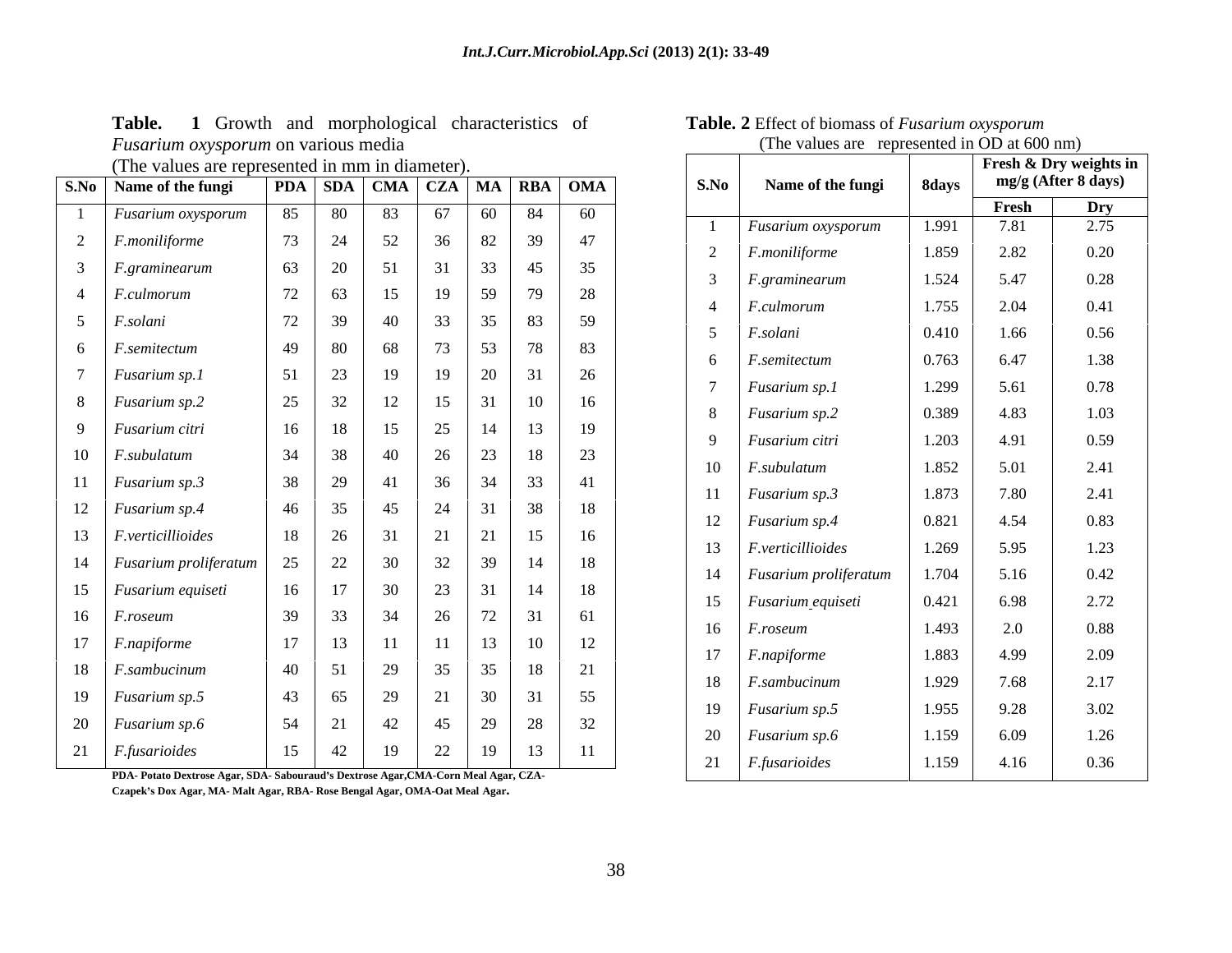| S.No           | Name of the fungi               | 5     | 6                  | 7     | 8     | 9     |
|----------------|---------------------------------|-------|--------------------|-------|-------|-------|
| 1              | Fusarium oxysporum              | 1.449 | 1.452              | 1.447 | 2.301 | 1.885 |
| $\overline{2}$ | F.moniliforme                   | 0.823 | 0.931              | 0.971 | 0.998 | 0.451 |
| 3              | F.graminearum                   | 0.761 | 0.942              | 0.725 | 1.424 | 0.540 |
| 4              | F.culmorum                      | 0.368 | 0.763              | 0.802 | 1.657 | 0.648 |
| 5              | F.solani                        | 1.564 | 1.646              | 1.236 | 1.993 | 1.127 |
| 6              | F.semitectum                    | 0.695 | 1.273              | 1.158 | 1.315 | 0.602 |
| 7              | Fusarium sp.1                   | 0.929 | 1.217              | 0.658 | 2.041 | 1.153 |
| 8              | Fusarium sp.2                   | 1.063 | 1.177              | 1.009 | 1.518 | 1.174 |
| 9              | Fusarium citri                  | 0.668 | 0.641              | 0.607 | 0.782 | 0.697 |
| 10             | F.subulatum                     | 1.237 | $\overline{1.200}$ | 1.402 | 1.480 | 1.231 |
| 11             | Fusarium sp.3                   | 0.899 | $\overline{1.215}$ | 0.877 | 1.272 | 1.174 |
| 12             | Fusarium sp.4                   | 1.022 | 0.944              | 1.297 | 1.581 | 1.330 |
| 13             | F.verticillioides               | 0.543 | 0.592              | 0.588 | 0.635 | 0.597 |
| 14             | Fusarium proliferatum           | 0.624 | 1.083              | 0.516 | 1.863 | 0.644 |
| 15             | $\overline{F}$ usarium equiseti | 2.148 | 1.876              | 1.587 | 2.876 | 2.174 |
| 16             | F.roseum                        | 0.807 | 0.537              | 0.367 | 0.933 | 0.852 |
| 17             | F.napiforme                     | 1.922 | $\overline{2.157}$ | 0.594 | 2.223 | 2.004 |
| 18             | F.sambucinum                    | 1.106 | 0.784              | 1.465 | 1.717 | 1.510 |
| 19             | Fusarium sp.5                   | 0.952 | 0.320              | 1.228 | 1.265 | 1.104 |
| 20             | Fusarium sp.6                   | 1.241 | 1.340              | 1.235 | 1.519 | 1.294 |
| 21             | F.fusarioides                   | 1.394 | 0.973              | 1.274 | 1.815 | 0.501 |
|                |                                 |       |                    |       |       |       |

### **Table. 3** Effect of pH on *Fusarium oxysporum* growth (The values are represented in OD at 600 nm) (The values are represented in OD at 600 nm)  **Table. 4** Effect of pH on fresh weight of *Fusarium oxysporum* (The values are represented in OD at 600 nm)

| S.No   Name of the fungi     | - 6 | <b>7</b> I | 8 9                                                              |                | S.No   Name of the fungi    | 5 <sup>5</sup><br>6 <sup>6</sup>                                               | $\overline{7}$ |                                      |
|------------------------------|-----|------------|------------------------------------------------------------------|----------------|-----------------------------|--------------------------------------------------------------------------------|----------------|--------------------------------------|
| Fusarium oxysporum           |     |            | 1.449   1.452   1.447   2.301   1.885                            |                | <b>Fusarium</b> oxysporum   |                                                                                |                | $1.333$   0.62   0.12   2.99   1.333 |
| F.moniliforme                |     |            |                                                                  |                | F.moniliforme               |                                                                                |                | $1.06$   1.01   0.65   1.19   1.19   |
| F.graminearum                |     |            |                                                                  |                | $F_{\cdot}$ graminearum     |                                                                                |                | $1.15$   1.30   0.96   1.72   1.07   |
| <i>F.culmorum</i>            |     |            | $\mid$ 0.368 $\mid$ 0.763 $\mid$ 0.802 $\mid$ 1.657 $\mid$ 0.648 |                | F.culmorum                  |                                                                                |                |                                      |
| F.solani                     |     |            | $1.564$   1.646   1.236   1.993   1.127                          |                | F.solani                    | $1.10$ 0.96 0.88 1.26 1.20                                                     |                |                                      |
| F.semitectum                 |     |            | $\boxed{0.695 \mid 1.273 \mid 1.158 \mid 1.315 \mid 0.602}$      | 6              | $F$ .semitectum             |                                                                                |                |                                      |
| Fusarium sp.1                |     |            | $0.929$   1.217   0.658   2.041   1.153                          |                | <i>Fusarium sp.1</i>        |                                                                                |                |                                      |
| Fusarium sp.2                |     |            | $1.063$   1.177   1.009   1.518   1.174                          |                | 8   Fusarium sp.2           |                                                                                |                |                                      |
| Fusarium citri               |     |            | $0.668$ 0.641 0.607 0.782 0.697                                  | $\overline{9}$ | Fusarium citri              | $1.05$ 1.18 1.10 1.27 1.17                                                     |                |                                      |
| F.subulatum                  |     |            | $1.237$   1.200   1.402   1.480   1.231                          |                | 10 <i>F.subulatum</i>       | $1.92$ $\overline{1.80}$ $\overline{1.72}$ $\overline{2.11}$ $\overline{1.76}$ |                |                                      |
| Fusarium sp.3                |     |            |                                                                  |                | 11 Fusarium sp.3            |                                                                                |                | 2.08 2.79 2.35 2.97 2.66             |
| <b>Fusarium sp.4</b>         |     |            | $1.022$ 0.944 1.297 1.581 1.330                                  |                | 12 Fusarium sp.4            | 1.83   2.01   2.65   2.97   2.21                                               |                |                                      |
| F.verticillioides            |     |            | $0.543$   0.592   0.588   0.635   0.597                          |                | 13 <i>F.verticillioides</i> |                                                                                |                | 1.24   1.42   1.59   2.86   1.40     |
| <b>Fusarium proliferatum</b> |     |            | $\mid$ 0.624   1.083   0.516   1.863   0.644                     |                | 14 Fusarium proliferatum    | 1.60   1.54   2.02   2.59   2.23                                               |                |                                      |
| <i>Fusarium equiseti</i>     |     |            | $2.148$   1.876   1.587   2.876   2.174                          |                | 15 Fusarium equiseti        |                                                                                |                |                                      |
| <i>F.roseum</i>              |     |            | $0.807$   0.537   0.367   0.933   0.852                          |                | $16$ <i>F.roseum</i>        |                                                                                |                |                                      |
| <i>F.napiforme</i>           |     |            | $1.922$   2.157   0.594   2.223   2.004                          |                | 17 <i>F.napiforme</i>       | $1.45$ 2.16 2.04 2.75 2.04                                                     |                |                                      |
| <i>F.sambucinum</i>          |     |            | $1.106$   0.784   1.465   1.717   1.510                          |                | 18 <i>F.sambucinum</i>      |                                                                                |                | 1.98   2.20   2.43   2.85   1.63     |
| <i>Fusarium sp.5</i>         |     |            | $0.952$ 0.320 1.228 1.265 1.104                                  |                | 19 Fusarium sp.5            | $1.82$ 1.92 1.97 2.09 1.74                                                     |                |                                      |
| Fusarium sp.6                |     |            | $1.241$   1.340   1.235   1.519   1.294                          |                | 20 Fusarium sp.6            | 2.4   1.31   1.92   2.75   1.88                                                |                |                                      |
| <i>F.fusarioides</i>         |     |            | $1.394 \mid 0.973 \mid 1.274 \mid 1.815 \mid 0.501$              |                | 21 <i>F.fusarioides</i>     |                                                                                |                |                                      |
|                              |     |            |                                                                  |                |                             |                                                                                |                |                                      |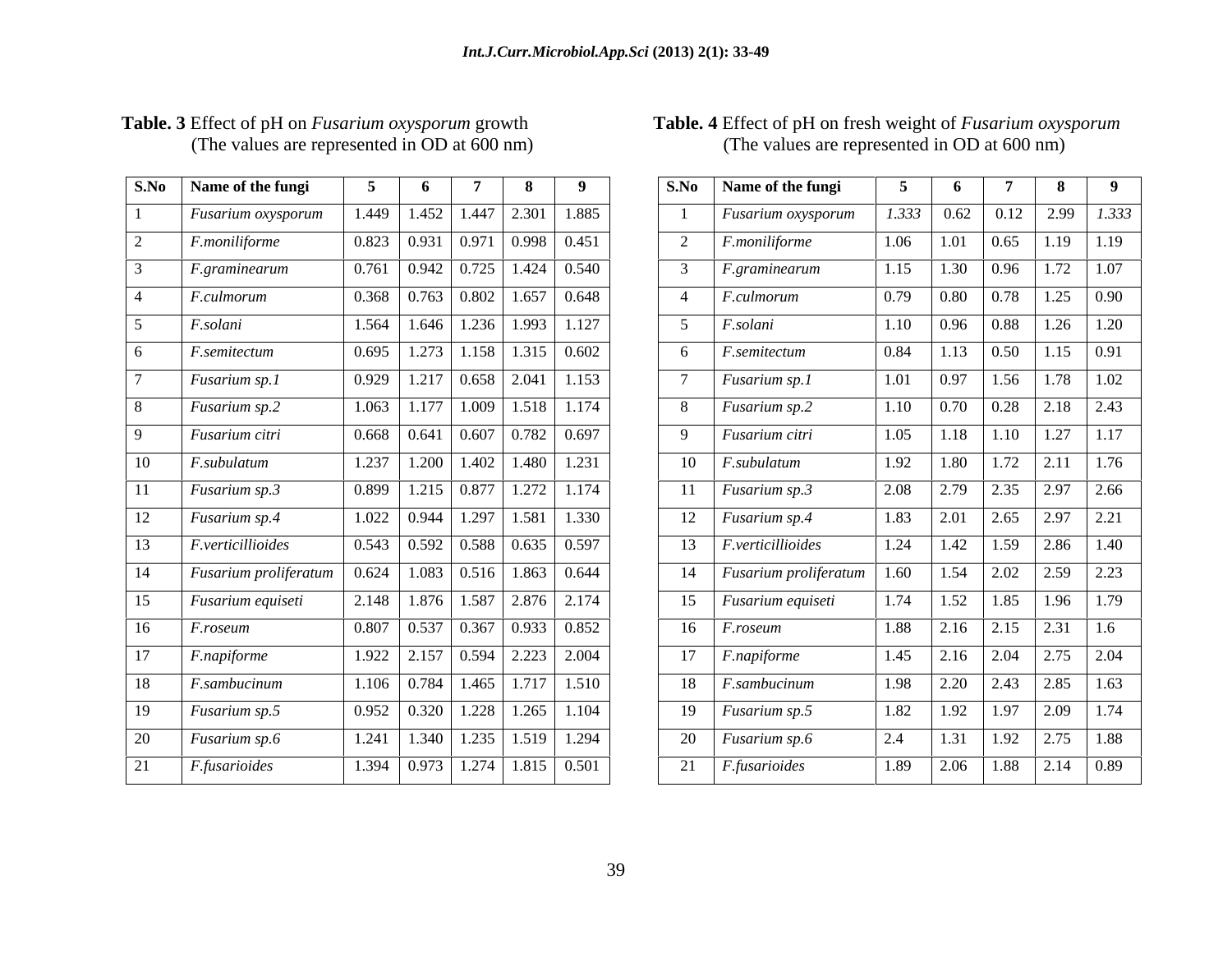| S.No            | Name of the fungi               | 5    | 6    | 7    | 8    | 9                 |
|-----------------|---------------------------------|------|------|------|------|-------------------|
| 1               | Fusarium oxysporum              | 0.04 | 0.11 | 0.06 | 0.68 | 0.09              |
| $\overline{2}$  | F.moniliforme                   | 0.07 | 0.10 | 0.07 | 0.16 | 0.14              |
| 3               | F.graminearum                   | 0.47 | 0.80 | 0.08 | 0.90 | 0.13              |
| $\overline{4}$  | F.culmorum                      | 0.08 | 0.09 | 0.09 | 0.29 | 0.12              |
| 5               | F.solani                        | 0.06 | 0.10 | 0.07 | 0.11 | 0.08              |
| 6               | F.semitectum                    | 0.03 | 0.01 | 0.03 | 0.04 | 0.03              |
| 7               | Fusarium sp.1                   | 0.09 | 0.02 | 0.05 | 0.14 | 0.04              |
| 8               | Fusarium sp.2                   | 0.01 | 0.05 | 0.04 | 0.18 | $\overline{0.01}$ |
| 9               | Fusarium citri                  | 0.08 | 0.18 | 0.07 | 0.24 | 0.02              |
| 10              | F.subulatum                     | 0.10 | 0.17 | 0.05 | 0.24 | 0.04              |
| 11              | Fusarium sp.3                   | 0.02 | 0.12 | 0.25 | 0.28 | 0.08              |
| $\overline{12}$ | Fusarium sp.4                   | 0.01 | 0.04 | 0.02 | 0.08 | 0.06              |
| 13              | F.verticillioides               | 0.01 | 0.02 | 0.11 | 0.21 | 0.01              |
| 14              | Fusarium proliferatum           | 0.02 | 0.05 | 0.08 | 0.08 | 0.08              |
| 15              | $\overline{F}$ usarium equiseti | 0.04 | 0.01 | 0.03 | 0.21 | $\overline{0.01}$ |
| 16              | F.roseum                        | 0.04 | 0.09 | 0.06 | 0.14 | 0.09              |
| 17              | F.napiforme                     | 0.06 | 0.06 | 0.07 | 0.15 | 0.06              |
| 18              | F.sambucinum                    | 0.02 | 0.01 | 0.02 | 0.20 | 0.03              |
| 19              | Fusarium sp.5                   | 0.06 | 0.04 | 0.05 | 0.13 | 0.02              |
| 20              | Fusarium sp.6                   | 0.02 | 0.02 | 0.03 | 0.16 | 0.01              |
| 21              | F.fusarioides                   | 0.01 | 0.05 | 0.06 | 0.14 | 0.02              |
|                 |                                 |      |      |      |      |                   |

### **Table.5** Effect of pH on dry weight of *Fusarium oxysporum* (The values are represented in mg/ g) (The values are represented in OD at 600 nm)

### **Table.6** Effect of temperature on *Fusarium oxysporum* (The values are represented in OD at 600 nm)

| S.No   Name of the fungi    |                                                                                                   | 6 7                                                                        |  | $\begin{array}{c c c c c c} \hline \text{ } & \text{8} & \text{9} \\\hline \end{array}$ |                                     | S.No   Name of the fungi    |  | 20°C   30°C   40°C   50°C   60°C                                                |
|-----------------------------|---------------------------------------------------------------------------------------------------|----------------------------------------------------------------------------|--|-----------------------------------------------------------------------------------------|-------------------------------------|-----------------------------|--|---------------------------------------------------------------------------------|
| <b>Fusarium</b> oxysporum   |                                                                                                   | $0.04$   0.11   0.06   0.68   0.09                                         |  |                                                                                         |                                     | Fusarium oxysporum          |  | $\vert 0.806 \vert 2.567 \vert 1.007 \vert 0.407 \vert 0.744 \vert$             |
| F.moniliforme               |                                                                                                   |                                                                            |  |                                                                                         | 2 <i>F.moniliforme</i>              |                             |  | 1.146   1.481   1.162   1.313   0.694                                           |
| F.graminearum               |                                                                                                   | $\boxed{0.47}$ 0.80 0.08 0.90 0.13                                         |  |                                                                                         |                                     | 3 F.graminearum             |  | $1.307$   1.722   1.287   0.177   0.608                                         |
| F.culmorum                  |                                                                                                   | $0.08$ 0.09 0.09 0.29 0.12                                                 |  |                                                                                         | 4 <i>F.culmorum</i>                 |                             |  | $\vert 0.504 \vert 1.291 \vert 1.025 \vert 0.238 \vert 0.381 \vert$             |
| <i>F.solani</i>             |                                                                                                   | $0.06$   0.10   0.07   0.11   0.08                                         |  |                                                                                         | 5 <i>F.solani</i>                   |                             |  | $\vert 0.968 \vert 2.546 \vert 0.717 \vert 2.092 \vert 1.791 \vert$             |
| 5   <i>F.semitectum</i>     | $\begin{array}{ c c c c c c c c c } \hline 0.03 & 0.01 & 0.03 & 0.04 & 0.03 \ \hline \end{array}$ |                                                                            |  |                                                                                         | $\overline{6}$ <i>F. semitectum</i> |                             |  | $\boxed{1.655 \mid 1.738 \mid 1.093 \mid 0.855}$   1.041                        |
| <i>Fusarium sp.1</i>        |                                                                                                   | $0.09$   $0.02$   $0.05$   $0.14$   $0.04$                                 |  |                                                                                         | 7 Fusarium sp.1                     |                             |  | $1.676$ $1.717$ $1.301$ 0.955 0.516                                             |
| 8   Fusarium sp.2           |                                                                                                   | $0.01$   0.05   0.04   0.18   0.01                                         |  |                                                                                         | 8 Fusarium sp.2                     |                             |  | $1.866$ $1.904$ $1.611$ $1.600$ $1.262$                                         |
| 9 Fusarium citri            |                                                                                                   | $0.08$   0.18   0.07   0.24   0.02                                         |  |                                                                                         | 9 Fusarium citri                    |                             |  | $\boxed{1.213}$ $\boxed{1.314}$ $\boxed{1.046}$ $\boxed{1.311}$ $\boxed{1.173}$ |
| $10$ <i>F.subulatum</i>     |                                                                                                   | $0.10$ 0.17 0.05 0.24 0.04                                                 |  |                                                                                         | 10 F.subulatum                      |                             |  | $\boxed{1.432}$ $\boxed{1.835}$ $\boxed{1.526}$ $\boxed{1.041}$ $\boxed{1.340}$ |
| 11 Fusarium sp.3            |                                                                                                   | $0.02$   0.12   0.25   0.28   0.08                                         |  |                                                                                         | 11 Fusarium sp.3                    |                             |  | 1.272   2.645   1.920   2.176   1.454                                           |
| 12 Fusarium sp.4            |                                                                                                   | $0.01$ 0.04 0.02 0.08 0.06                                                 |  |                                                                                         | 12   Fusarium sp.4                  |                             |  | $\mid$ 2.012 $\mid$ 2.136 $\mid$ 1.640 $\mid$ 1.331 $\mid$ 2.00                 |
| 13 <i>F.verticillioides</i> |                                                                                                   | $0.01$   0.02   0.11   0.21   0.01                                         |  |                                                                                         |                                     | 13 <i>F.verticillioides</i> |  | 1.173   2.448   1.454   0.968   0.869                                           |
| 14 Fusarium proliferatum    |                                                                                                   | $0.02$   0.05   0.08   0.08   0.08                                         |  |                                                                                         |                                     | 14 Fusarium proliferatum    |  | 1.147   1.968   1.764   1.353   1.193                                           |
| 15 Fusarium equiseti        |                                                                                                   | $\boxed{0.04}$ $\boxed{0.01}$ $\boxed{0.03}$ $\boxed{0.21}$ $\boxed{0.01}$ |  |                                                                                         |                                     | 15 Fusarium equiseti        |  | 1.317   1.733   1.529   0.632   0.700                                           |
| $16$ <i>F.roseum</i>        |                                                                                                   | $0.04$ 0.09 0.06 0.14 0.09                                                 |  |                                                                                         | $16$ <i>F.roseum</i>                |                             |  | $\vert$ 1.455 $\vert$ 1.528 $\vert$ 1.331 $\vert$ 1.390 $\vert$ 0.908           |
| 17 <i>F.napiforme</i>       |                                                                                                   |                                                                            |  |                                                                                         | $\boxed{17}$ F.napiforme            |                             |  | 1.170   2.109   1.770   1.221   1.031                                           |
| 18 <i>F.sambucinum</i>      |                                                                                                   | $0.02$   $0.01$   $0.02$   $0.20$   $0.03$                                 |  |                                                                                         | 18 <i>F.sambucinum</i>              |                             |  | 1.473   1.620   1.249   0.653   0.281                                           |
| 19 Fusarium sp.5            | $\begin{array}{ c c c c c c c c c } \hline 0.06 & 0.04 & 0.05 & 0.13 & 0.02 \ \hline \end{array}$ |                                                                            |  |                                                                                         | $19$ Fusarium sp.5                  |                             |  | 1.676   1.987   1.246   1.954   1.813                                           |
| 20 Fusarium sp.6            |                                                                                                   | $0.02$   0.02   0.03   0.16   0.01                                         |  |                                                                                         |                                     |                             |  | $\mid$ 1.568   1.574   0.882   0.403   0.437                                    |
|                             |                                                                                                   |                                                                            |  |                                                                                         | 20 Fusarium sp.6                    |                             |  |                                                                                 |
| $21$ <i>F.fusarioides</i>   |                                                                                                   | $0.01$   0.05   0.06   0.14   0.02                                         |  |                                                                                         | 21 <i>F.fusarioides</i>             |                             |  | 1.470   1.637   1.611   1.153   0.327                                           |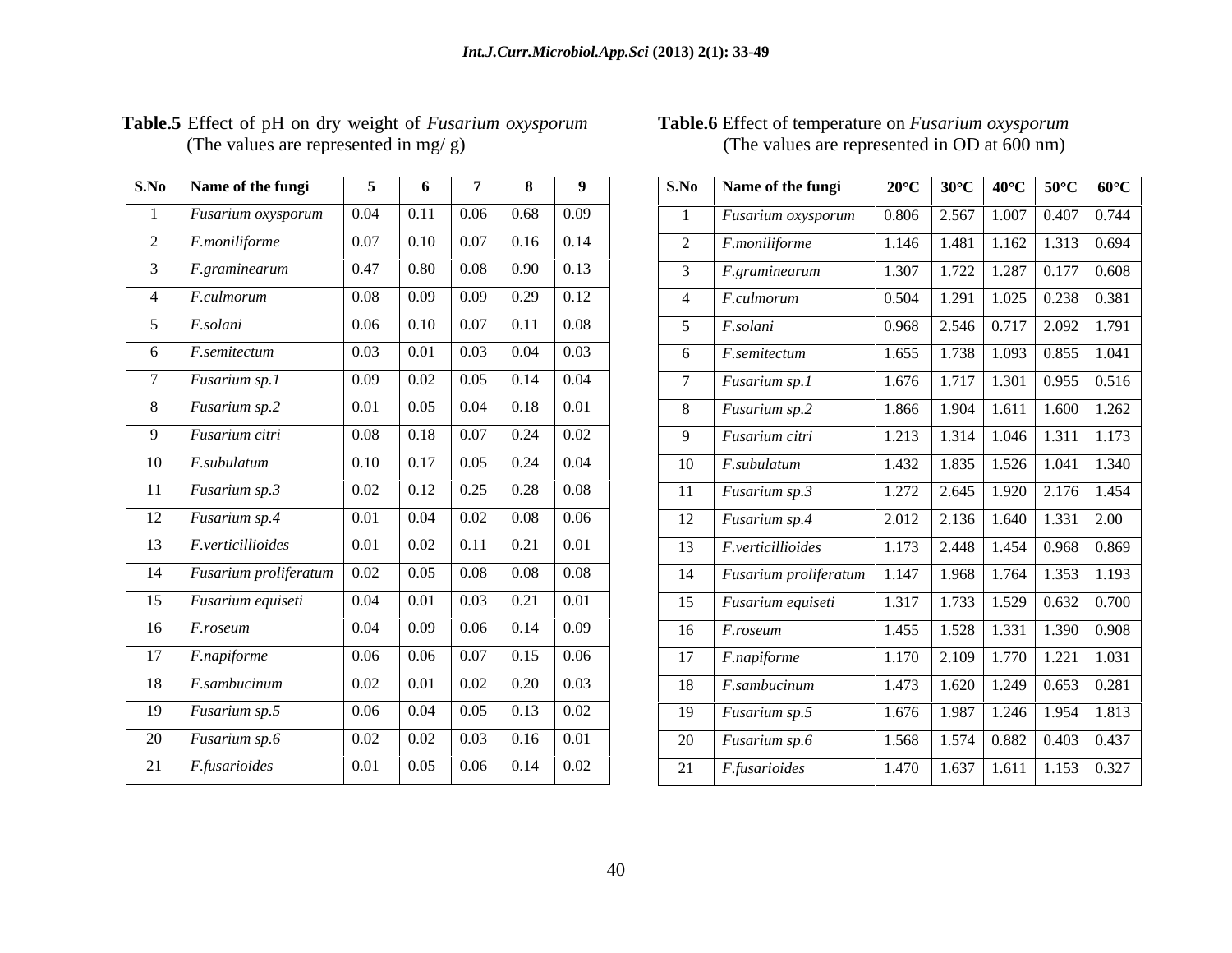mangrove swamp have been investigated temperature on the growth and sporulation by several investigators (Jaitly, 1982, 1983; Jaitly and Rai, 1982). They have observed that forms like *A. fumigatus, Humicola* and *Thermomyces* have a wide range of temperature tolerance. **Effect of salinity on the growth of fungi**

# **Effect of temperature on the growth of**

In this study, the maximum growth was In this salinity study, *F.oxysporum* showed observed in temperature range of 30ºC maximum growth (2.781). Fresh weight of after 8 days of incubation (Table.6). In this temperature study, *F.oxysporum* showed *F.oxysporum* (2.98 mg/g)**.** Dry weights of maximum growth with 2.576 (optical the fungi were also maximum density). Fresh weights of the fungi were  $F_{.0000}$   $F_{.00000}$   $(1.08 \text{ mg/g})$  (Table.10&11). also maximum with 1.48 mg/g. Dry The above parameters were discussed with weight of the fungi was also maximum the studies carried out by Hohnk (1952, *F.oxysporum* (0.84 mg/g) (Table.7&8). 1953, 1955, 1956) on the physiology, This result was discussed with earlier ecology and distribution of marine fungi in studies by Ritchie (1957,1959). They relation to salinity. Chowdhery (1975) found that water, temperature and salinity reported that mangrove isolates have have a combined effect on the growth rate higher osmotic optima as compared to of certain fungi. Studies of some fungi their fertile soil counterparts. In mangrove isolated from mangrove swamps and marine habitats clearly indicate that the withstrand high salinity and fungi found in incubation temperature increases, the this habitat show a high degree of osmotic salinity optima also increase until the tolerance and increased salinity optima. temperature becomes a limiting factor Jaitly, (1983), Jaitly and Rai, (1982) (Chowdhery, 1975; Jaitly, 1983; Ritchie, investigated the effect of temperature, pH, 1957, 1959). Salinity and salinity- temperature

The effect of temperature, pH, salinity and thermotolernt fungi from sundarban salinity- temperature interaction for thermophilic and thermotolernt fungi from Sundarban mangrove swamp have been It is interesting therefore that in investigated by several investigators considering the physiological response of (Jaitly, 1983; Jaitly and Rai, 1982). They terrestrial and marine fungi to increasing have observed that forms like *A. fumigatus, Humicola* and *Thermomyces* have a wide range of temperature of these fungi under natural conditions. tolerance. Boyd and Kohlmeyer (1982) Typically marine fungi exhibit a broad studied that the influence of temperature to ealinity while the terrestrial on the seasonal and geographic fungi are inhibited by higher salinities, distribution of three marine fungi and dry especially their reproduction and spore

of aquatic hyphomycetes has been studied by Koske and Puncan (1974), Suberkropp (1984) and Webster *et al*. (1976).

**fungi** (optical density) was observed in salinity In this study, the maximum growth 40% after <sup>8</sup> days of incubation ((Table.9). In this salinity study, *F.oxysporum* showed the fungi were also maximum in the fungi were also maximum *F.oxysporum* (1.08 mg/g) (Table.10&11).<br>The above parameters were discussed with swamps, the microbial life has to salinity and salinity- temperature interaction for thermophilic and thermotolernt fungi from sundarban mangrove swamp.

weight of fungi analysed. The effect of germination. Thus, the statement of JonesIt is interesting therefore that in salinities, it can be seen that there is good correlation with the observed distribution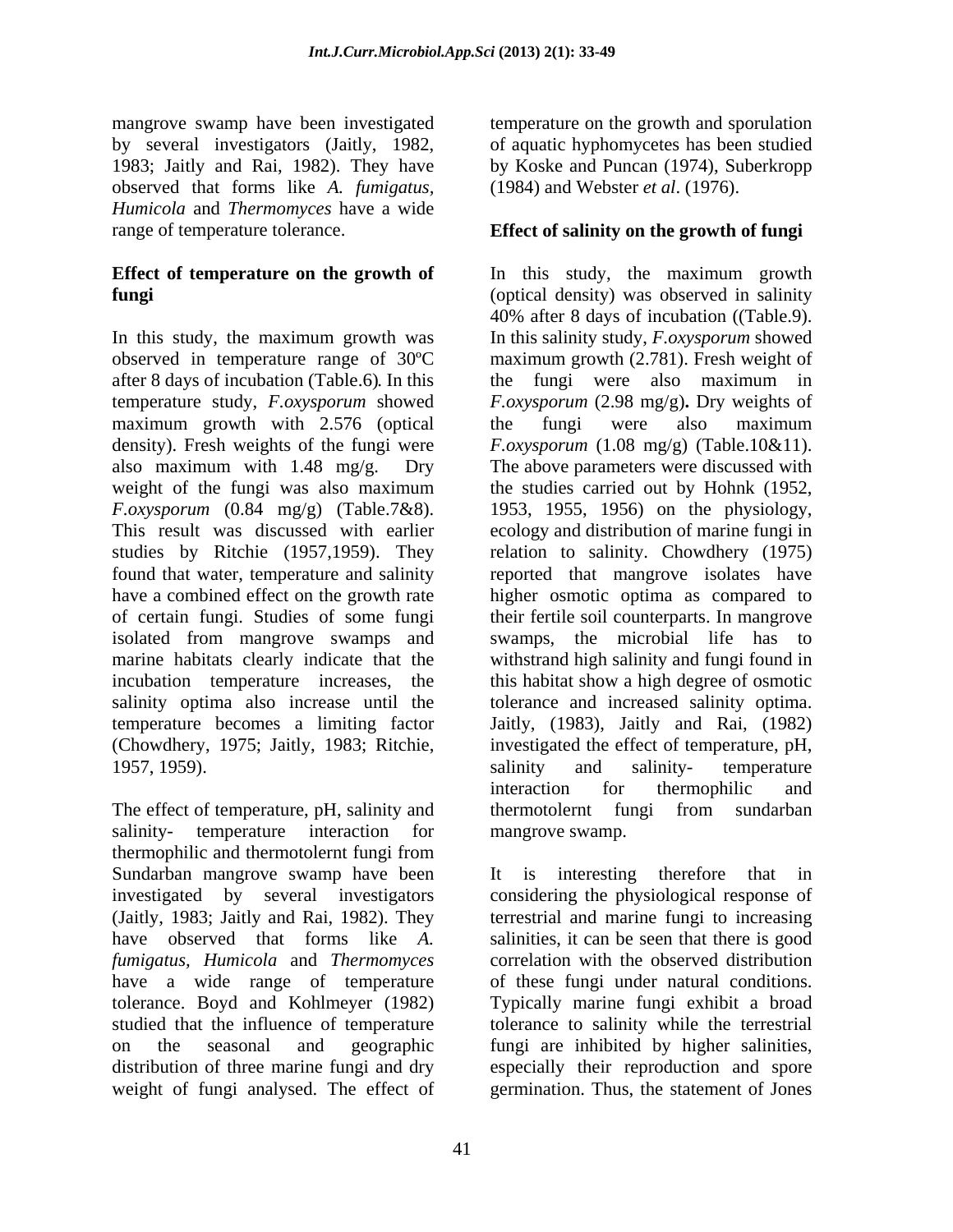| S.No            | Name of the fungi           | $20^{\circ}$ C | $30^{\circ}$ C    | $40^{\circ}$ C | $50^{\circ}$ C    | $60^{\circ}$ C |
|-----------------|-----------------------------|----------------|-------------------|----------------|-------------------|----------------|
| $\mathbf{1}$    | Fusarium oxysporum          | 0.87           | 1.48              | 0.71           | 1.0               | 0.62           |
| $\overline{2}$  | F.moniliforme               | 0.89           | 0.94              | 0.65           | 0.63              | 0.77           |
| $\overline{3}$  | F.graminearum               | 0.70           | 0.97              | 0.54           | 0.49              | 0.77           |
| $\overline{4}$  | F.culmorum                  | 0.60           | 0.82              | 0.57           | 0.76              | 0.64           |
| 5               | F.solani                    | 0.72           | 0.80              | 0.79           | 0.78              | 0.71           |
| 6               | F.semitectum                | 0.71           | 0.84              | 0.76           | 0.79              | 0.77           |
| $\overline{7}$  | $\overline{F}$ usarium sp.1 | 0.98           | 1.27              | 1.11           | 0.61              | 0.94           |
| 8               | Fusarium sp.2               | 0.28           | 0.67              | 0.57           | 0.59              | 0.50           |
| 9               | Fusarium citri              | 0.36           | 1.71              | 0.85           | 0.83              | 1.03           |
| 10              | F.subulatum                 | 0.19           | 0.47              | 0.41           | 0.12              | 0.42           |
| 11              | Fusarium sp.3               | 0.97           | 1.27              | 1.17           | 0.95              | 0.99           |
| 12              | Fusarium sp.4               | 0.70           | 1.53              | 1.08           | 1.03              | 0.46           |
| 13              | F.verticillioides           | 0.09           | 0.32              | 0.53           | 0.53              | 0.42           |
| 14              | Fusarium proliferatum       | 0.98           | 1.09              | 0.92           | 1.16              | 1.07           |
| 15              | Fusarium equiseti           | 0.40           | 0.74              | 0.19           | 0.44              | 0.40           |
| $\overline{16}$ | F.roseum                    | 0.93           | $\overline{1.01}$ | 1.00           | 0.97              | 1.02           |
| 17              | F.napiforme                 | 0.32           | 1.27              | 1.21           | 0.34              | 0.56           |
| 18              | F.sambucinum                | 0.28           | 0.60              | 0.51           | 0.53              | 0.37           |
| 19              | Fusarium sp.5               | 0.59           | 0.94              | 0.69           | $\overline{0.41}$ | 0.78           |
| 20              | Fusarium sp.6               | 0.34           | 0.78              | 0.76           | 0.34              | 0.53           |
| 21              | F.fusarioides               | 0.69           | 0.93              | 0.60           | 0.84              | 0.76           |

# **Table. 7** Effect of temperature on fresh weight of *Fusarium oxysporum* (The values are represented in mg/g)

### *oxysporum* (The values are represented in mg/ g)  *oxysporum* (The values are represented in mg/ g)  **Table. 8** Effect of temperature on Dry weight of *Fusarium*

| S.No   Name of the fungi      | 20°C   30°C   40°C   50°C   60°C                                                          |  |  |      | S.No Name of the fungi      |  |  | 20°C   30°C   40°C   50°C   60°C                                                                      |
|-------------------------------|-------------------------------------------------------------------------------------------|--|--|------|-----------------------------|--|--|-------------------------------------------------------------------------------------------------------|
| <i>Fusarium oxysporum</i>     | $0.87$   1.48   0.71   1.0   0.62                                                         |  |  |      | <i>Fusarium oxysporum</i>   |  |  | $\begin{array}{ c c c c c c c c c } \hline 0.09 & 0.84 & 0.09 & 0.10 & 0.08 \ \hline \end{array}$     |
| <i>F.moniliforme</i>          | $0.89$   0.94   0.65   0.63   0.77                                                        |  |  |      | <i>F.moniliforme</i>        |  |  | $\boxed{0.11}$ 0.19 0.10 0.10 0.08                                                                    |
| $F_{\rm s}$ graminearum       | $0.70$ $0.97$ $0.54$ $0.49$ $0.77$                                                        |  |  |      | <i>F.graminearum</i>        |  |  | $\begin{array}{ c c c c c c c c c } \hline 0.10 & 0.19 & 0.09 & 0.09 & 0.08 \ \hline \end{array}$     |
| <i>F.culmorum</i>             | $0.60$   $0.82$   $0.57$   $0.76$   $0.64$                                                |  |  |      | <i>F.culmorum</i>           |  |  | $0.08$   0.17   0.09   0.10   0.08                                                                    |
| F <sub>solani</sub>           | $0.72$ 0.80 0.79 0.78 0.71                                                                |  |  |      | F.solani                    |  |  |                                                                                                       |
| 6 <i>F.semitectum</i>         | $0.71$ $0.84$ $0.76$ $0.79$ $0.77$                                                        |  |  |      | $F$ .semitectum             |  |  | $0.22$ 0.31 0.22 0.07 0.02                                                                            |
| <i>Fusarium sp.1</i>          | $0.98$   1.27   1.11   0.61   0.94                                                        |  |  |      | Fusarium sp.1               |  |  | $0.23$ 0.32 0.28 0.09 0.04                                                                            |
| 8 Fusarium sp.2               | $0.28$   0.67   0.57   0.59   0.50                                                        |  |  |      | 8 Fusarium sp.2             |  |  | $0.11$ 0.22 0.16 0.19 0.13                                                                            |
| 9 Fusarium citri              |                                                                                           |  |  |      | Fusarium citri              |  |  | $0.11$ 0.11 0.03 0.05 0.11                                                                            |
| 10 <i>F.subulatum</i>         | $0.19$ 0.47 0.41 0.12 0.42                                                                |  |  |      | 10 <i>F.subulatum</i>       |  |  | $\begin{array}{ c c c c c c c c c c c } \hline 0.13 & 0.25 & 0.32 & 0.21 & 0.23 \ \hline \end{array}$ |
| 11   Fusarium sp.3            | $0.97$   1.27   1.17   0.95   0.99                                                        |  |  |      | 11 Fusarium sp.3            |  |  | $0.21$   0.41   0.24   0.21   0.05                                                                    |
| 12 Fusarium sp.4              | $0.70$   1.53   1.08   1.03   0.46                                                        |  |  |      | 12 Fusarium sp.4            |  |  | $0.21$   0.32   0.13   0.06   0.04                                                                    |
| 13   <i>F.verticillioides</i> | $0.09$ 0.32 0.53 0.53 0.42                                                                |  |  |      | 13 <i>F.verticillioides</i> |  |  | $0.04$ 0.22 0.20 0.21 0.12                                                                            |
| 14 Fusarium proliferatum      |                                                                                           |  |  |      | 14 Fusarium proliferatum    |  |  | $\begin{array}{ c c c c c c c c c } \hline 0.11 & 0.22 & 0.21 & 0.09 & 0.04 \ \hline \end{array}$     |
| 15 Fusarium equiseti          | $0.40 \begin{array}{ c c c c c c } \hline 0.74 & 0.19 & 0.44 & 0.40 \ \hline \end{array}$ |  |  | - 15 | Fusarium equiseti           |  |  |                                                                                                       |
| $16$ <i>F.roseum</i>          | $0.93$ 1.01 1.00 0.97 1.02                                                                |  |  |      | $16$ <i>F.roseum</i>        |  |  | $\begin{array}{ c c c c c c c c c } \hline 0.21 & 0.41 & 0.23 & 0.21 & 0.06 \ \hline \end{array}$     |
| 17 <i>F.napiforme</i>         | $0.32$   1.27   1.21   0.34   0.56                                                        |  |  |      | 17 <i>F.napiforme</i>       |  |  | $0.11$   $0.51$   $0.24$   $0.22$   $0.03$                                                            |
| 18 <i>F.sambucinum</i>        | $0.28$ 0.60 0.51 0.53 0.37                                                                |  |  |      | 18 F.sambucinum             |  |  | $0.11$   0.26   0.13   0.21   0.11                                                                    |
| 19   Fusarium sp.5            | $0.59$   0.94   0.69   0.41   0.78                                                        |  |  |      | 19   Fusarium sp.5          |  |  | $0.22$ 0.34 0.21 0.32 0.21                                                                            |
| 20 Fusarium sp.6              | $0.34$   0.78   0.76   0.34   0.53                                                        |  |  |      | 20   <i>Fusarium sp.6</i>   |  |  | $0.11$   0.22   0.07   0.21   0.12                                                                    |
| 21 <i>F.fusarioides</i>       | $0.69$   0.93   0.60   0.84   0.76                                                        |  |  |      | $21$   <i>F.fusarioides</i> |  |  | $0.03$   0.45   0.33   0.38   0.30                                                                    |
|                               |                                                                                           |  |  |      |                             |  |  |                                                                                                       |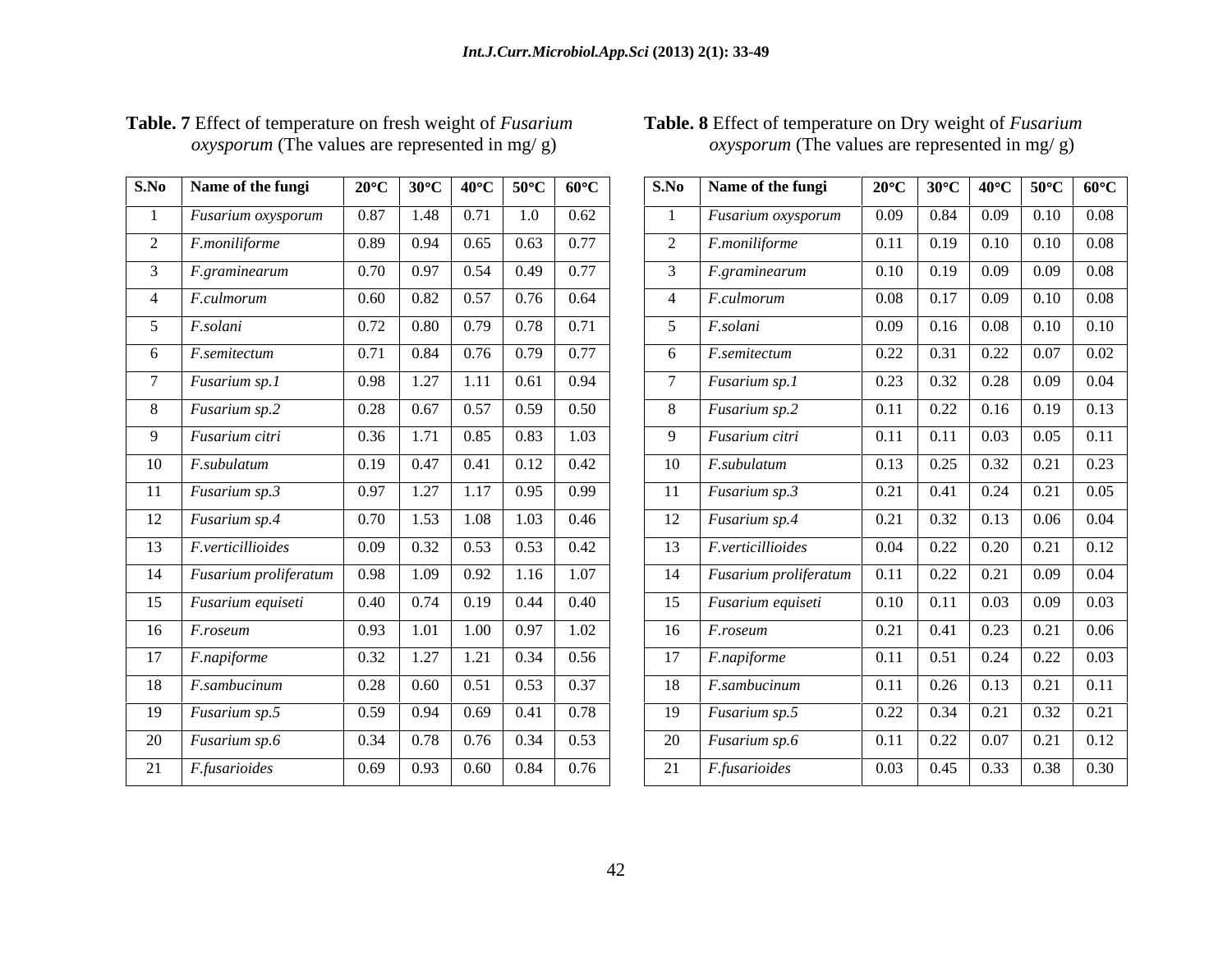| S.No            | Name of the fungi               | 5%    | 10%   | 20%   | 30%   | 40%   |
|-----------------|---------------------------------|-------|-------|-------|-------|-------|
| $\mathbf{1}$    | Fusarium oxysporum              | 0.947 | 0.674 | 0.475 | 0.457 | 2.781 |
| $\overline{2}$  | F.moniliforme                   | 1.405 | 0.695 | 0.347 | 0.474 | 0.411 |
| 3               | F.graminearum                   | 1.154 | 0.620 | 0.381 | 0.423 | 0.376 |
| $\overline{4}$  | F.culmorum                      | 0.593 | 0.508 | 0.354 | 0.427 | 0.402 |
| $\overline{5}$  | F.solani                        | 0.497 | 0.429 | 0.404 | 0.493 | 0.421 |
| 6               | F.semitectum                    | 0.675 | 0.661 | 0.420 | 0.290 | 0.275 |
| $\overline{7}$  | Fusarium sp.1                   | 1.788 | 1.058 | 0.516 | 0.345 | 0.180 |
| 8               | Fusarium sp.2                   | 0.987 | 0.909 | 0.892 | 0.449 | 0.404 |
| 9               | Fusarium citri                  | 0.765 | 0.693 | 0.475 | 0.390 | 0.220 |
| 10              | F.subulatum                     | 1.292 | 1.082 | 0.835 | 0.806 | 0.117 |
| 11              | Fusarium sp.3                   | 1.986 | 1.205 | 1.106 | 0.255 | 0.220 |
| 12              | Fusarium sp.4                   | 0.974 | 0.835 | 0.336 | 0.244 | 0.159 |
| 13              | $\overline{F}$ .verticillioides | 1.092 | 0.858 | 0.560 | 0.320 | 0.250 |
| 14              | Fusarium proliferatum           | 0.983 | 0.975 | 0.720 | 0.635 | 0.520 |
| $\overline{15}$ | Fusarium equiseti               | 0.826 | 0.353 | 0.556 | 0.187 | 0.167 |
| 16              | F.roseum                        | 1.007 | 1.001 | 0.523 | 0.288 | 0.132 |
| 17              | F.napiforme                     | 2.773 | 1.761 | 0.440 | 0.255 | 0.210 |
| 18              | F.sambucinum                    | 1.136 | 1.072 | 0.713 | 0.457 | 0.320 |
| 19              | Fusarium sp.5                   | 1.662 | 1.415 | 1.568 | 0.533 | 0.172 |
| 20              | Fusarium sp.6                   | 0.795 | 0.648 | 0.520 | 0.289 | 1.551 |
| 21              | F.fusarioides                   | 1.375 | 1.650 | 1.116 | 0.280 | 0.109 |

# Table. 9 Effect of salinity on *Fusarium oxysporum*<br>(The values are represented in OD at 600 nm)

### **Table. 9** Effect of salinity on *Fusarium oxysporum*  **Table. 10** Effect of salinity on fresh weight of *Fusarium oxysporum* (The values are represented in mg/ g)

| 0.947   0.674   0.475   0.457   2.781 <sub> </sub><br><i>Fusarium oxysporum</i><br>$\begin{array}{ c c c c c c c c c c c } \hline 1.405 & 0.695 & 0.347 & 0.474 & 0.411 \\\hline \end{array}$<br><i>F.moniliforme</i><br>$F_{\cdot}$ graminearum<br>$1.154$   0.620   0.381   0.423   0.376  <br>$0.593$ 0.508 0.354 0.427 0.402<br>4 <i>F.culmorum</i><br><i>F.solani</i><br>$0.497$   $0.429$   $0.404$   $0.493$   $0.421$<br>$0.675$   0.661   0.420   0.290   0.275<br>$F$ .semitectum<br>$1.788$   1.058   0.516   0.345   0.180<br><i>Fusarium sp.1</i><br>$0.987$   0.909   0.892   0.449   0.404<br><i>Fusarium sp.2</i><br>$\begin{array}{ c c c c c c c c c c c } \hline 0.765 & 0.693 & 0.475 & 0.390 & 0.220 \hline \end{array}$<br><i>Fusarium citri</i><br>$1.292$   $1.082$   0.835   0.806   0.117<br><i>F.subulatum</i><br>$1.986$   1.205   1.106   0.255   0.220<br><i>Fusarium sp.3</i><br>$\begin{array}{ c c c c c c c c c } \hline 0.974 & 0.835 & 0.336 & 0.244 & 0.159 \\\hline \end{array}$<br><i>Fusarium sp.4</i><br>$1.092$ 0.858 0.560 0.320 0.250<br>F. verticallioides<br><u> La Carlo de Carlo de la Carlo de Carlo de Carlo de Carlo de Carlo de Carlo de Carlo de Carlo de Carlo de Carlo</u><br>$0.983$   0.975   0.720   0.635   0.520<br>14 Fusarium proliferatum<br>$0.826$ 0.353 0.556 0.187 0.167<br><i>Fusarium equiseti</i><br>$1.007$ 1.001 0.523 0.288 0.132<br><i>F.roseum</i><br>$2.773$   1.761   0.440   0.255   0.210<br><i>F.napiforme</i><br>$1.136$   1.072   0.713   0.457   0.320  <br>$18$ <i>F.sambucinum</i><br>$1.662$   1.415   1.568   0.533   0.172<br><i>Fusarium sp.5</i><br>$\boxed{0.795}$   0.648   0.520   0.289   1.551 '<br>20   <i>Fusarium sp.6</i><br>$1.375$   1.650   1.116   0.280   0.109  <br><i>F.fusarioides</i> | S.No Name of the fungi | $\vert$ 5% $\vert$ 10% $\vert$ 20% $\vert$ 30% $\vert$ 40% | S.No   Name of the fungi                    | $5\%$   10%   20%   30%   40%      |                                                                                           |  |
|---------------------------------------------------------------------------------------------------------------------------------------------------------------------------------------------------------------------------------------------------------------------------------------------------------------------------------------------------------------------------------------------------------------------------------------------------------------------------------------------------------------------------------------------------------------------------------------------------------------------------------------------------------------------------------------------------------------------------------------------------------------------------------------------------------------------------------------------------------------------------------------------------------------------------------------------------------------------------------------------------------------------------------------------------------------------------------------------------------------------------------------------------------------------------------------------------------------------------------------------------------------------------------------------------------------------------------------------------------------------------------------------------------------------------------------------------------------------------------------------------------------------------------------------------------------------------------------------------------------------------------------------------------------------------------------------------------------------------------------------------------------------------------------------------|------------------------|------------------------------------------------------------|---------------------------------------------|------------------------------------|-------------------------------------------------------------------------------------------|--|
|                                                                                                                                                                                                                                                                                                                                                                                                                                                                                                                                                                                                                                                                                                                                                                                                                                                                                                                                                                                                                                                                                                                                                                                                                                                                                                                                                                                                                                                                                                                                                                                                                                                                                                                                                                                                   |                        |                                                            | Fusarium oxysporum 1.96 1.90 1.05 0.96 2.98 |                                    |                                                                                           |  |
|                                                                                                                                                                                                                                                                                                                                                                                                                                                                                                                                                                                                                                                                                                                                                                                                                                                                                                                                                                                                                                                                                                                                                                                                                                                                                                                                                                                                                                                                                                                                                                                                                                                                                                                                                                                                   |                        |                                                            | <i>F.moniliforme</i>                        | $1.72$ $1.03$ $1.07$ $1.25$ $1.11$ |                                                                                           |  |
|                                                                                                                                                                                                                                                                                                                                                                                                                                                                                                                                                                                                                                                                                                                                                                                                                                                                                                                                                                                                                                                                                                                                                                                                                                                                                                                                                                                                                                                                                                                                                                                                                                                                                                                                                                                                   |                        |                                                            | F.graminearum                               |                                    | $1.61$ 0.87 1.03 1.57 1.29                                                                |  |
|                                                                                                                                                                                                                                                                                                                                                                                                                                                                                                                                                                                                                                                                                                                                                                                                                                                                                                                                                                                                                                                                                                                                                                                                                                                                                                                                                                                                                                                                                                                                                                                                                                                                                                                                                                                                   |                        |                                                            | F.culmorum                                  |                                    | $1.76$ 0.88 0.77 1.17 1.15                                                                |  |
|                                                                                                                                                                                                                                                                                                                                                                                                                                                                                                                                                                                                                                                                                                                                                                                                                                                                                                                                                                                                                                                                                                                                                                                                                                                                                                                                                                                                                                                                                                                                                                                                                                                                                                                                                                                                   |                        |                                                            | F.solani                                    | $1.37$ 0.75 0.70 1.27 1.04         |                                                                                           |  |
|                                                                                                                                                                                                                                                                                                                                                                                                                                                                                                                                                                                                                                                                                                                                                                                                                                                                                                                                                                                                                                                                                                                                                                                                                                                                                                                                                                                                                                                                                                                                                                                                                                                                                                                                                                                                   |                        |                                                            | <i>F.semitectum</i>                         |                                    | $2.21$ $2.08$ $1.82$ $1.68$ $0.93$                                                        |  |
|                                                                                                                                                                                                                                                                                                                                                                                                                                                                                                                                                                                                                                                                                                                                                                                                                                                                                                                                                                                                                                                                                                                                                                                                                                                                                                                                                                                                                                                                                                                                                                                                                                                                                                                                                                                                   |                        |                                                            | Fusarium sp.1                               |                                    | $2.03$   1.99   1.96   1.90   1.80                                                        |  |
|                                                                                                                                                                                                                                                                                                                                                                                                                                                                                                                                                                                                                                                                                                                                                                                                                                                                                                                                                                                                                                                                                                                                                                                                                                                                                                                                                                                                                                                                                                                                                                                                                                                                                                                                                                                                   |                        |                                                            | Fusarium sp.2                               |                                    | $1.40$   $1.84$   $1.79$   $1.68$   $1.04$                                                |  |
|                                                                                                                                                                                                                                                                                                                                                                                                                                                                                                                                                                                                                                                                                                                                                                                                                                                                                                                                                                                                                                                                                                                                                                                                                                                                                                                                                                                                                                                                                                                                                                                                                                                                                                                                                                                                   |                        |                                                            | Fusarium citri                              |                                    | $2.06$ 1.70 1.59 1.57 0.66                                                                |  |
|                                                                                                                                                                                                                                                                                                                                                                                                                                                                                                                                                                                                                                                                                                                                                                                                                                                                                                                                                                                                                                                                                                                                                                                                                                                                                                                                                                                                                                                                                                                                                                                                                                                                                                                                                                                                   |                        |                                                            | F.subulatum                                 |                                    | 2.18 2.10 1.92 1.92 1.01                                                                  |  |
|                                                                                                                                                                                                                                                                                                                                                                                                                                                                                                                                                                                                                                                                                                                                                                                                                                                                                                                                                                                                                                                                                                                                                                                                                                                                                                                                                                                                                                                                                                                                                                                                                                                                                                                                                                                                   |                        |                                                            | <i>Fusarium sp.3</i>                        |                                    | 1.90 1.86 1.78 1.57 1.10                                                                  |  |
|                                                                                                                                                                                                                                                                                                                                                                                                                                                                                                                                                                                                                                                                                                                                                                                                                                                                                                                                                                                                                                                                                                                                                                                                                                                                                                                                                                                                                                                                                                                                                                                                                                                                                                                                                                                                   |                        |                                                            | Fusarium sp.4                               |                                    | $\overline{1.85}$ $\overline{1.49}$ $\overline{1.41}$ $\overline{1.09}$ $\overline{1.08}$ |  |
|                                                                                                                                                                                                                                                                                                                                                                                                                                                                                                                                                                                                                                                                                                                                                                                                                                                                                                                                                                                                                                                                                                                                                                                                                                                                                                                                                                                                                                                                                                                                                                                                                                                                                                                                                                                                   |                        |                                                            | F. verticallioides                          |                                    | $1.96$ 1.80 1.14 0.61 0.80                                                                |  |
|                                                                                                                                                                                                                                                                                                                                                                                                                                                                                                                                                                                                                                                                                                                                                                                                                                                                                                                                                                                                                                                                                                                                                                                                                                                                                                                                                                                                                                                                                                                                                                                                                                                                                                                                                                                                   |                        |                                                            | Fusarium proliferatum                       |                                    | 2.38   2.08   2.08   1.77   1.01                                                          |  |
|                                                                                                                                                                                                                                                                                                                                                                                                                                                                                                                                                                                                                                                                                                                                                                                                                                                                                                                                                                                                                                                                                                                                                                                                                                                                                                                                                                                                                                                                                                                                                                                                                                                                                                                                                                                                   |                        |                                                            | Fusarium equiseti                           |                                    | $2.96$ $2.86$ $2.16$ $2.08$ $1.96$                                                        |  |
|                                                                                                                                                                                                                                                                                                                                                                                                                                                                                                                                                                                                                                                                                                                                                                                                                                                                                                                                                                                                                                                                                                                                                                                                                                                                                                                                                                                                                                                                                                                                                                                                                                                                                                                                                                                                   |                        |                                                            | <i>F.roseum</i>                             |                                    | $1.86$ $1.67$ $1.67$ $1.48$ $1.06$                                                        |  |
|                                                                                                                                                                                                                                                                                                                                                                                                                                                                                                                                                                                                                                                                                                                                                                                                                                                                                                                                                                                                                                                                                                                                                                                                                                                                                                                                                                                                                                                                                                                                                                                                                                                                                                                                                                                                   |                        |                                                            | $F$ .napiforme                              | 1.81                               | $1.40$ $1.09$ $1.07$ 0.88                                                                 |  |
|                                                                                                                                                                                                                                                                                                                                                                                                                                                                                                                                                                                                                                                                                                                                                                                                                                                                                                                                                                                                                                                                                                                                                                                                                                                                                                                                                                                                                                                                                                                                                                                                                                                                                                                                                                                                   |                        |                                                            | F.sambucinum                                |                                    | $2.01$   1.98   1.69   1.90   2.04                                                        |  |
|                                                                                                                                                                                                                                                                                                                                                                                                                                                                                                                                                                                                                                                                                                                                                                                                                                                                                                                                                                                                                                                                                                                                                                                                                                                                                                                                                                                                                                                                                                                                                                                                                                                                                                                                                                                                   |                        |                                                            | Fusarium sp.5                               |                                    | 2.31   1.58   1.58   2.10   2.23                                                          |  |
|                                                                                                                                                                                                                                                                                                                                                                                                                                                                                                                                                                                                                                                                                                                                                                                                                                                                                                                                                                                                                                                                                                                                                                                                                                                                                                                                                                                                                                                                                                                                                                                                                                                                                                                                                                                                   |                        |                                                            | <b>Fusarium</b> sp.6                        |                                    | 2.71   1.21   1.33   1.66   2.09                                                          |  |
|                                                                                                                                                                                                                                                                                                                                                                                                                                                                                                                                                                                                                                                                                                                                                                                                                                                                                                                                                                                                                                                                                                                                                                                                                                                                                                                                                                                                                                                                                                                                                                                                                                                                                                                                                                                                   |                        |                                                            | <i>F.fusarioides</i>                        | 1.71   1.62   1.59   1.40   1.14   |                                                                                           |  |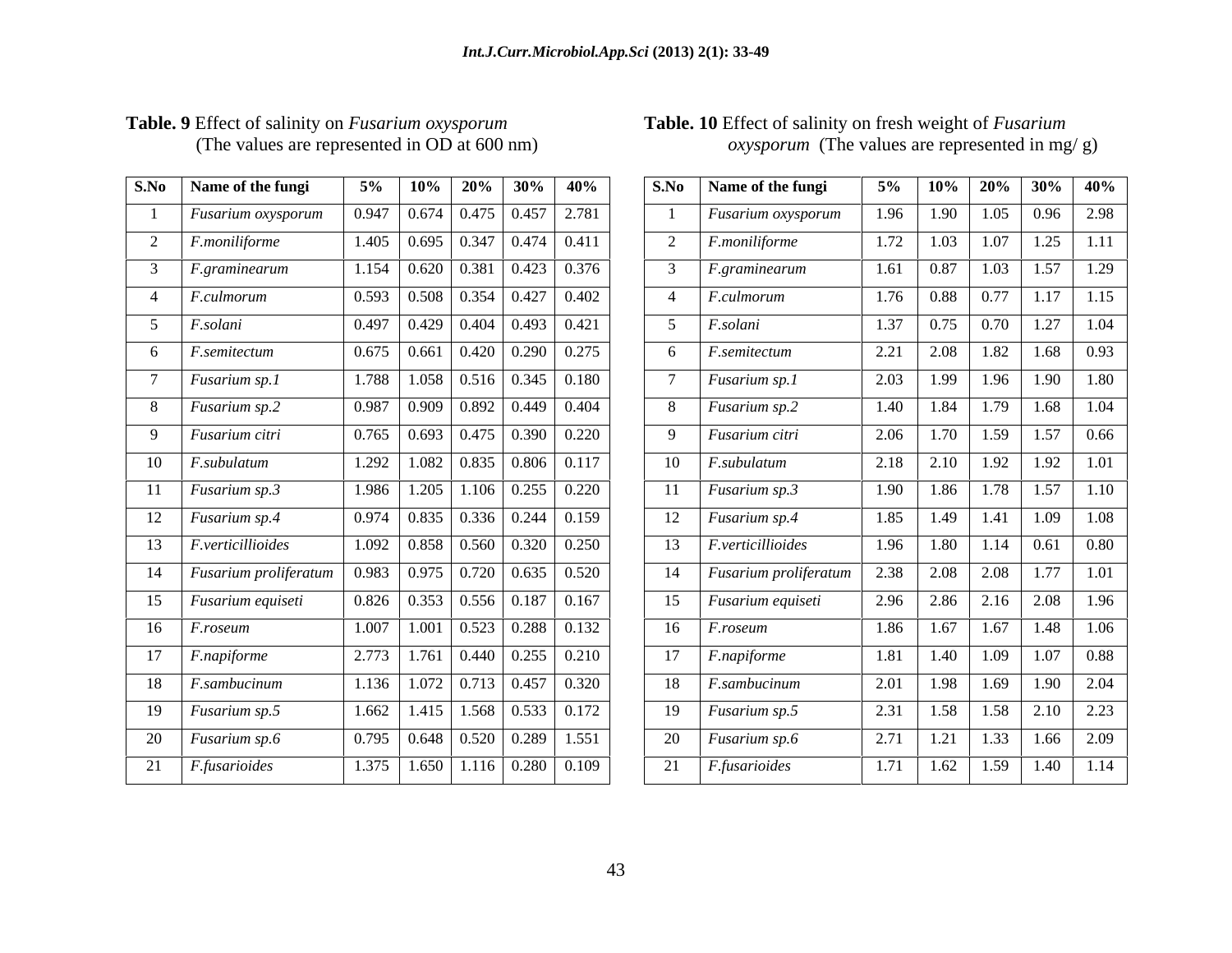| S.No            | Name of the fungi     | 5%   | 10%  | 20%  | 30%  | 40%  |
|-----------------|-----------------------|------|------|------|------|------|
| 1               | Fusarium oxysporum    | 0.45 | 0.38 | 0.34 | 0.21 | 1.08 |
| $\overline{2}$  | F.moniliforme         | 0.47 | 0.44 | 0.28 | 0.25 | 0.13 |
| $\overline{3}$  | F.graminearum         | 0.53 | 0.25 | 0.19 | 0.16 | 0.09 |
| $\overline{4}$  | F.culmorum            | 0.43 | 0.40 | 0.29 | 0.27 | 0.12 |
| $\overline{5}$  | F.solani              | 0.45 | 0.40 | 0.29 | 0.18 | 0.12 |
| 6               | F.semitectum          | 0.88 | 0.79 | 0.22 | 0.21 | 0.20 |
| $\overline{7}$  | Fusarium sp.1         | 0.64 | 0.33 | 0.32 | 0.31 | 0.27 |
| 8               | Fusarium sp.2         | 0.46 | 0.44 | 0.39 | 0.38 | 0.34 |
| 9               | Fusarium citri        | 0.79 | 0.47 | 0.43 | 0.24 | 0.12 |
| 10              | F.subulatum           | 0.65 | 0.64 | 0.52 | 0.52 | 0.47 |
| 11              | Fusarium sp.3         | 0.43 | 0.32 | 0.28 | 0.25 | 0.18 |
| 12              | Fusarium sp.4         | 0.44 | 0.28 | 0.27 | 0.22 | 0.22 |
| 13              | F.verticillioides     | 0.68 | 0.60 | 0.15 | 0.09 | 0.05 |
| 14              | Fusarium proliferatum | 0.79 | 0.77 | 0.73 | 0.21 | 0.15 |
| $\overline{15}$ | Fusarium equiseti     | 0.47 | 0.43 | 0.39 | 0.39 | 0.36 |
| 16              | F.roseum              | 0.36 | 0.32 | 0.29 | 0.18 | 0.11 |
| 17              | F.napiforme           | 0.50 | 0.24 | 0.21 | 0.13 | 0.12 |
| 18              | F.sambucinum          | 0.37 | 0.29 | 0.27 | 0.26 | 0.22 |
| 19              | Fusarium sp.5         | 0.45 | 0.34 | 0.34 | 0.31 | 0.28 |
| 20              | Fusarium sp.6         | 0.62 | 0.21 | 0.17 | 0.10 | 0.09 |
| 21              | F.fusarioides         | 0.50 | 0.36 | 0.34 | 0.29 | 0.18 |

### **Table. 11** Effect of salinity on dry weight of *Fusarium oxysporum* (The values are represented in mg/g) *oxysporum* (The values are represented in OD at 600 nm)

|                                                                         |  |                                                                                                       |      |                                                                    |                 |                      |                                    | Amm.              | Cal. |
|-------------------------------------------------------------------------|--|-------------------------------------------------------------------------------------------------------|------|--------------------------------------------------------------------|-----------------|----------------------|------------------------------------|-------------------|------|
| S.No   Name of the fungi                                                |  | $5\%$   10%   20%   30%   40%                                                                         | S.No | Name of the fungi                                                  | $(1\%)$ $(1\%)$ |                      | CMC   Starch   Mannitol<br>$(1\%)$ | Nitrate   Nitrate |      |
| <i>Fusarium oxysporum</i>                                               |  | $\begin{array}{ c c c c c c c c c c c } \hline 0.45 & 0.38 & 0.34 & 0.21 & 1.08 \ \hline \end{array}$ |      | $\mid$ Fusarium oxysporum $\mid$ 2.931 $\mid$ 1.405                |                 |                      | $1.012$ 2.180 0.641                | $(1\%)$ $(1\%)$   |      |
| $F$ . <i>moniliforme</i>                                                |  | $0.47$   0.44   0.28   0.25   0.13                                                                    |      | 2 <i>F.moniliforme</i>                                             |                 |                      |                                    |                   |      |
| $F_{\cdot}$ graminearum                                                 |  | $0.53$   $0.25$   $0.19$   $0.16$   $0.09$                                                            |      | $F_{\cdot}$ graminearum                                            |                 |                      |                                    |                   |      |
| 4 <i>F.culmorum</i>                                                     |  | $0.43$   0.40   0.29   0.27   0.12                                                                    |      | 4   <i>F.culmorum</i>                                              |                 |                      |                                    |                   |      |
| <i>F.solani</i>                                                         |  | $0.45$   0.40   0.29   0.18   0.12                                                                    |      | <i>F.solani</i>                                                    |                 |                      | $1.687$ 0.340 0.990 0.202 0.146    |                   |      |
| 6 <i>F.semitectum</i>                                                   |  | $0.88$   0.79   0.22   0.21   0.20                                                                    |      | 6   <i>F.semitectum</i>                                            |                 |                      |                                    |                   |      |
| <i>Fusarium sp.1</i>                                                    |  | $0.64$ 0.33 0.32 0.31 0.27                                                                            |      |                                                                    |                 |                      |                                    |                   |      |
| 8 Fusarium sp.2                                                         |  | $0.46$ 0.44 0.39 0.38 0.34                                                                            |      | <i>Fusarium sp.1</i>                                               |                 | $2.551$ $2.106$      | 1.854   1.819   0.978              |                   |      |
| 9 Fusarium citri                                                        |  |                                                                                                       |      | <i>Fusarium sp.2</i>                                               |                 | $2.871 \quad 1.882$  | $2.159$ $1.402$ $0.835$            |                   |      |
|                                                                         |  |                                                                                                       |      | <i>Fusarium citri</i>                                              |                 |                      | 2.318 2.145 2.130 1.534 0.793      |                   |      |
| $10$   <i>F.subulatum</i>                                               |  | $0.65$   0.64   0.52   0.52   0.47                                                                    |      | $10$ <i>F.subulatum</i>                                            |                 | $1.809 \qquad 0.985$ | 1.712 1.490 1.426                  |                   |      |
| 11 Fusarium sp.3                                                        |  | $0.43$   $0.32$   $0.28$   $0.25$   $0.18$                                                            |      | 11   Fusarium sp.3                                                 |                 |                      | 2.132 1.478 1.743 1.670 1.301      |                   |      |
| 12   Fusarium sp.4                                                      |  | $0.44$   0.28   0.27   0.22   0.22                                                                    |      | 12 Fusarium sp.4                                                   |                 |                      | 2.229 2.181 2.046 1.417 0.988      |                   |      |
| 13 <i>F.verticillioides</i>                                             |  | $0.68$   $0.60$   $0.15$   $0.09$   $0.05$                                                            |      | 13 <i>F.verticillioides</i>                                        | 1.821 1.255     |                      | $1.044$   1.318   1.013            |                   |      |
| 14   Fusarium proliferatum   $0.79$   $0.77$   $0.73$   $0.21$   $0.15$ |  |                                                                                                       |      | 14   Fusarium proliferatum   2.259   2.093   2.090   1.933   1.552 |                 |                      |                                    |                   |      |
| 15 Fusarium equiseti                                                    |  | $0.47$ 0.43 0.39 0.39 0.36                                                                            |      | 15 Fusarium equiseti                                               | 1.999 1.255     |                      | 1.982   1.414   1.032              |                   |      |
| $16$ <i>F.roseum</i>                                                    |  | $0.36$ $0.32$ $0.29$ $0.18$ $0.11$                                                                    |      | $16$ <i>F.roseum</i>                                               | 2.256 2.011     |                      | 2.190 1.933 1.552                  |                   |      |
| 17 <i>F.napiforme</i>                                                   |  | $0.50$   0.24   0.21   0.13   0.12                                                                    | 17   | F.napiforme                                                        |                 |                      |                                    |                   |      |
| 18 <i>F.sambucinum</i>                                                  |  | $\begin{array}{ c c c c c c c c c } \hline 0.37 & 0.29 & 0.27 & 0.26 & 0.22 \ \hline \end{array}$     |      | 18 <i>F.sambucinum</i>                                             |                 | 2.340 2.204          | 2.039 2.014 0.682                  |                   |      |
| 19   Fusarium sp.5                                                      |  | $0.45$   0.34   0.34   0.31   0.28                                                                    |      | 19   Fusarium sp.5                                                 |                 | 2.122 1.819          | $1.734$ 1.591 1.143                |                   |      |
| 20   Fusarium sp.6                                                      |  | $0.62$   0.21   0.17   0.10   0.09                                                                    |      | 20 Fusarium sp.6                                                   |                 | 2.815 2.540          | 2.080   1.941   $\overline{1.137}$ |                   |      |
| 21 <i>F.fusarioides</i>                                                 |  | $0.50$   $0.36$   $0.34$   $0.29$   $0.18$                                                            |      |                                                                    |                 |                      |                                    |                   |      |
|                                                                         |  |                                                                                                       |      | $21$ <i>F.fusarioides</i>                                          |                 |                      | 2.344 1.340 1.728 1.544 1.231      |                   |      |

**Table 12.** Effect of carbon and nitrogen sources on *Fusarium* 

 *oxysporum* (The values are represented in OD at 600 nm)

###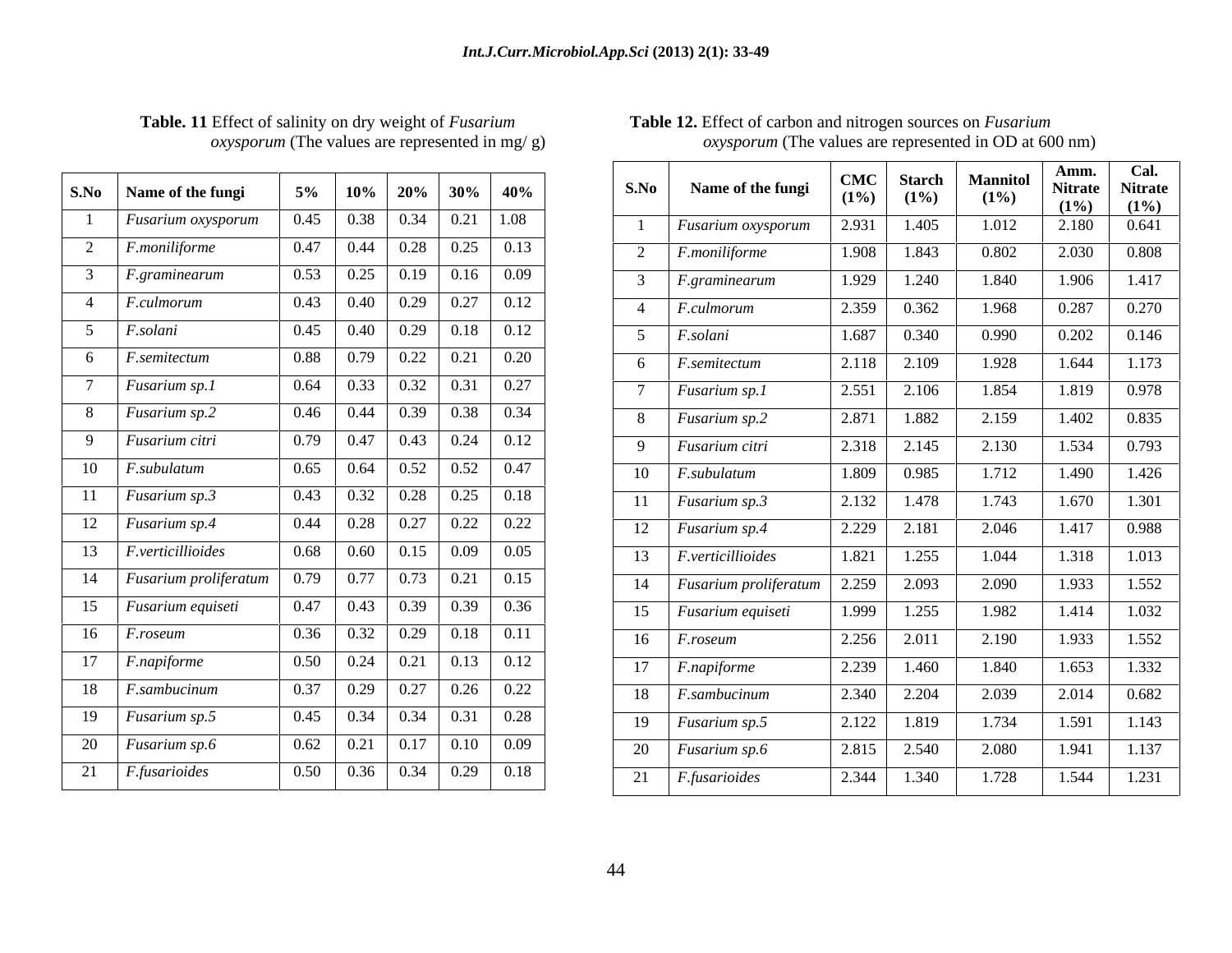| S.No            | Name of the fungi           | <b>CMC</b><br>$(1\%)$ | <b>Starch</b><br>$(1\%)$ | <b>Mannitol</b><br>(1%) | Amm.<br><b>Nitrate</b><br>(1%) | Cal.<br><b>Nitrate</b><br>(1%) |
|-----------------|-----------------------------|-----------------------|--------------------------|-------------------------|--------------------------------|--------------------------------|
| $\mathbf{1}$    | Fusarium oxysporum          | 2.010                 | 0.73                     | 0.89                    | 1.86                           | 1.07                           |
| $\overline{2}$  | $\overline{F}$ .moniliforme | 0.98                  | 0.89                     | 0.66                    | 0.81                           | 0.53                           |
| 3               | F.graminearum               | 0.69                  | 0.61                     | 0.49                    | 1.82                           | 1.21                           |
| $\overline{4}$  | F.culmorum                  | 0.75                  | 0.48                     | 0.70                    | 0.91                           | 0.57                           |
| 5               | F.solani                    | 0.87                  | 0.87                     | 0.76                    | 0.98                           | 0.90                           |
| 6               | F.semitectum                | 1.99                  | 1.28                     | 1.62                    | 1.35                           | 1.54                           |
| $\overline{7}$  | Fusarium sp.1               | 1.84                  | 1.42                     | 1.06                    | 1.91                           | 1.02                           |
| 8               | Fusarium sp.2               | 1.21                  | 1.15                     | 1.23                    | 1.45                           | 1.36                           |
| 9               | Fusarium citri              | 1.53                  | $\overline{1.07}$        | 1.40                    | 1.15                           | 0.95                           |
| 10              | F.subulatum                 | 0.89                  | 0.61                     | 0.71                    | 1.24                           | 1.18                           |
| 11              | Fusarium sp.3               | 1.95                  | 1.28                     | 1.83                    | 1.68                           | 1.50                           |
| 12              | Fusarium sp.4               | 1.21                  | 1.04                     | 1.21                    | 1.73                           | 1.23                           |
| 13              | F.verticillioides           | 1.07                  | 1.00                     | 1.04                    | 1.57                           | 1.43                           |
| 14              | Fusarium proliferatum       | 1.70                  | 1.28                     | $\overline{1.05}$       | 1.57                           | 1.49                           |
| $\overline{15}$ | Fusarium equiseti           | 0.98                  | 0.75                     | 0.83                    | 1.22                           | 1.02                           |
| 16              | F.roseum                    | 1.15                  | 0.95                     | $\overline{1.10}$       | 1.05                           | 0.95                           |
| 17              | F.napiforme                 | 1.72                  | 1.51                     | 1.25                    | 1.38                           | 1.31                           |
| 18              | F.sambucinum                | 1.45                  | 1.22                     | 1.20                    | 1.03                           | 0.97                           |
| 19              | Fusarium sp.5               | 1.03                  | 0.95                     | 0.95                    | 1.11                           | 1.05                           |
| 20              | Fusarium sp.6               | 0.95                  | 0.75                     | 0.81                    | 0.90                           | 0.82                           |
| 21              | F.fusarioides               | 1.76                  | 1.10                     | 0.87                    | 1.20                           | 1.12                           |

### Table. 13 Effect of carbon and nitrogen sources on fresh Table 14. Effect of carbon and nitrogen sources on dry weight of weight *Fusarium oxysporum Fusarium oxysporum*

(The values are represented in mg/ g) (The values are represented in mg/ g)

| $S.No$ | Name of the fungi         | <b>CMC</b><br>(1%)  | Starch<br>(1%)         | <b>Mannito</b><br>$(1\%)$ | Amm.<br><b>Nitrate</b><br>$(1\%)$ | Cal.<br><b>Nitrate</b><br>(1%) | S.No            | Name of the fungi     | $(1\%)$ | CMC   Starch   Mannitol<br>(1%) | $(1\%)$  | Amm.<br><b>Nitrate</b><br>$(1\%)$ | Cal.<br><b>Nitrate</b><br>$(1\%)$ |
|--------|---------------------------|---------------------|------------------------|---------------------------|-----------------------------------|--------------------------------|-----------------|-----------------------|---------|---------------------------------|----------|-----------------------------------|-----------------------------------|
|        | <b>Fusarium</b> oxysporum | 2.010               | 0.73                   | 0.89                      | 1.86                              | 1.07                           |                 | Fusarium oxysporum    | 0.32    | $\boxed{0.10}$                  | 0.09     | 0.38                              | $0.10\,$                          |
|        | F.moniliforme             |                     | 0.98 0.89              | 0.66                      | 0.81                              | 0.53                           |                 | $F$ .moniliforme      |         | $0.19$ 0.11                     | 0.13     | 0.13                              | 0.10                              |
|        | $F_{\rm}$ graminearum     | 0.69                | 0.61                   | 0.49                      | 1.82                              | 1.21                           |                 | <i>F.graminearum</i>  | 0.19    | 0.11                            | 0.11     | 0.18                              | 0.15                              |
|        | F. culmorum               |                     | 0.75 0.48              | 0.70                      | 0.91                              | 0.57                           |                 | F.culmorum            |         | $0.29$ 0.07                     | $0.10\,$ | 0.04                              | 0.06                              |
|        | F.solani                  | $\boxed{0.87}$ 0.87 |                        | 0.76                      | 0.98                              | 0.90                           | $\sqrt{5}$      | F.solani              |         | $\overline{0.27}$ 0.15          | 0.10     | 0.13                              | 0.12                              |
|        | $F$ .semitectum           | 1.99                | 1.28                   | 1.62                      | 1.35                              | 1.54                           |                 | F.semitectum          | 0.15    | 0.12                            | 0.13     | 0.26                              | 0.16                              |
|        | <i>Fusarium sp.1</i>      | 1.84                | 1.42                   | 1.06                      | 1.91                              | 1.02                           |                 | Fusarium sp.1         |         | $0.18$ 0.11                     | 0.09     | 0.13                              | 0.12                              |
|        | Fusarium sp.2             | 1.21                | 1.15                   | 1.23                      | 1.45                              | 1.36                           |                 | Fusarium sp.2         | 0.12    | $\boxed{0.12}$                  | 0.07     | 0.14                              | 0.13                              |
|        | Fusarium citri            | 1.53                | 1.07                   | 1.40                      | 1.15                              | 0.95                           | $\overline{Q}$  | Fusarium citri        |         | $0.17$ 0.09                     | 0.09     | 0.19                              | 0.11                              |
|        | F.subulatum               | 0.89                | 0.61                   | 0.71                      | 1.24                              | 1.18                           | 10 <sup>1</sup> | F.subulatum           | 0.13    | 0.12                            | 0.12     | 0.26                              | 0.15                              |
|        | <b>Fusarium sp.3</b>      | 1.95                | 1.28                   | 1.83                      | 1.68                              | 1.50                           | $\vert$ 11      | Fusarium sp.3         |         | $0.15$ 0.12                     | 0.14     | 0.36                              | 0.26                              |
|        | <b>Fusarium sp.4</b>      | 1.21                | 1.04                   | 1.21                      | 1.73                              | 1.23                           | $\vert$ 12      | Fusarium sp.4         |         | $0.09$ 0.09                     | 0.09     | 0.21                              | 0.12                              |
|        | F.verticillioides         |                     | $\overline{1.07}$ 1.00 | 1.04                      | 1.57                              | 1.43                           | $\vert$ 13      | F.verticillioides     |         | $0.16$ 0.11                     | 0.11     | 0.18                              | 0.17                              |
|        | Fusarium proliferatum     | 1.70                | $1.28$                 | 1.05                      | 1.57                              | 1.49                           | 14              | Fusarium proliferatum | 0.12    | 0.08                            | 0.08     | 0.30                              | 0.20                              |
|        | <i>Fusarium equiseti</i>  | 0.98                | 0.75                   | 0.83                      | 1.22                              | 1.02                           | 15              | Fusarium equiseti     |         | $0.10 \quad 0.09$               | 0.08     | 0.18                              | 0.16                              |
|        | <i>F.roseum</i>           |                     | $1.15 \t 0.95$         | 1.10                      | 1.05                              | 0.95                           | <sup>16</sup>   | <i>F.roseum</i>       |         | $0.13$ 0.07                     | 0.07     | 0.19                              | 0.12                              |
|        | <i>F.napiforme</i>        | 1.72                | 1.51                   | 1.25                      | 1.38                              | 1.31                           | 17              | F.napiforme           | 0.19    | 0.11                            | 0.08     | 0.23                              | 0.16                              |
|        | <i>F.sambucinum</i>       | 1.45                | 1.22                   | 1.20                      | 1.03                              | 0.97                           | $\overline{18}$ | F.sambucinum          |         | $0.15$ $0.12$                   | 0.09     | 0.19                              | 0.13                              |
|        | $F$ usarium sp.5          | 1.03                | 0.95                   | 0.95                      | 1.11                              | 1.05                           | - 19            | Fusarium sp.5         |         | $0.12 \quad 0.10$               | 0.09     | 0.15                              | 0.13                              |
|        | <i>Fusarium sp.6</i>      | 0.95                | 0.75                   | 0.81                      | 0.90                              | 0.82                           | 20              | Fusarium sp.6         |         | $0.09$ 0.09                     | 0.08     | 0.11                              | 0.10                              |
|        | <i>F.fusarioides</i>      |                     | $1.76$ 1.10            | 0.87                      | 1.20                              | 1.12                           | 21              | <i>F.fusarioides</i>  |         | $0.19$ $0.03$                   | 0.18     | 0.23                              | 0.16                              |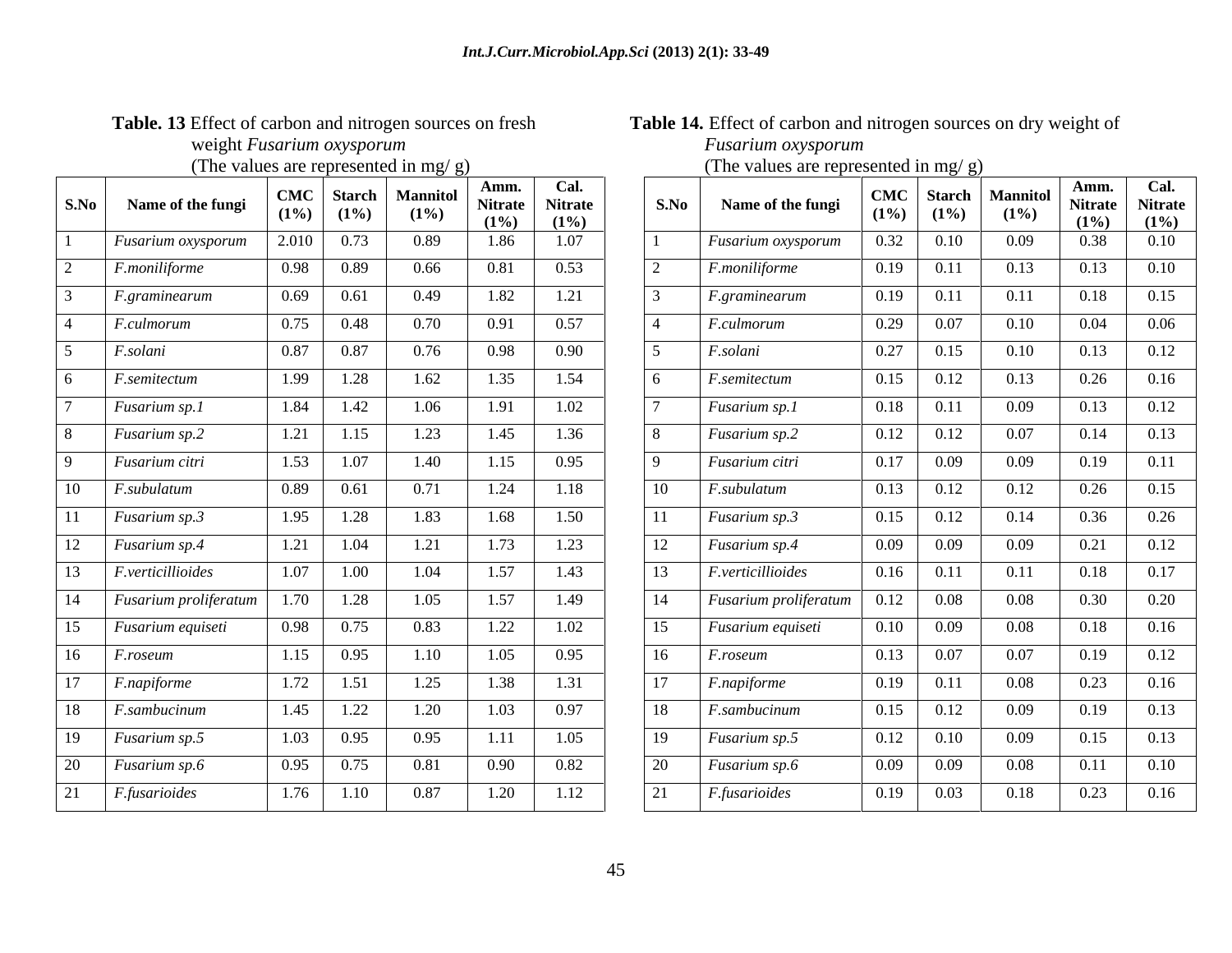| S.No           | Name of the fungi         | FeSo $4(1\%)$ | Zn So4 (1%) |
|----------------|---------------------------|---------------|-------------|
| 1              | Fusarium oxysporum        | 2.071         | 0.792       |
| $\overline{2}$ | F.moniliforme             | 2.069         | 0.964       |
| 3              | F.graminearum             | 1.701         | 1.284       |
| $\overline{4}$ | F.culmorum                | 1.087         | 0.375       |
| 5              | F.solani                  | 1.349         | 0.864       |
| 6              | $F$ .semitectum           | 1.616         | 0.982       |
| 7              | Fusarium sp.1             | 1.466         | 0.879       |
| 8              | Fusarium sp.2             | 1.425         | 1.000       |
| 9              | Fusarium citri            | 1.136         | 0.874       |
| 10             | $\overline{F}$ .subulatum | 1.573         | 1.358       |
| 11             | Fusarium sp.3             | 1.433         | 0.574       |
| 12             | Fusarium sp.4             | 1.046         | 1.359       |
| 13             | F.verticillioides         | 1.443         | 0.654       |
| 14             | Fusarium proliferatum     | 1.687         | 1.033       |
| 15             | Fusarium equiseti         | 1.321         | 0.709       |
| 16             | F.roseum                  | 1.423         | 0.696       |
| 17             | F.napiforme               | 1.358         | 0.752       |
| 18             | F.sambucinum              | 1.607         | 0.677       |
| 19             | Fusarium sp.5             | 1.536         | 0.191       |
| 20             | Fusarium sp.6             | 1.540         | 0.303       |
| 21             | F.fusarioides             | 1.464         | 0.769       |

### **S.No Name of the fungi FeSo4** (1 %) **Zn So4** (1%) **S.No Name of the fungi FESO4** (1 %) **Zn So4** (1 %) *Fusarium oxysporum* 2.071 0.792 1 *Fusarium oxysporum* 1.75 1.12 0.14 0.13 *F.moniliforme* 2.069 0.964 2 *F.moniliforme* 1.1.39 1.12 0.13 0.14 *F.graminearum* 1.701 1.284 3 *F.graminearum* 10.96 0.18 0.15 0.12 *F.culmorum* 1.087 0.375 4 *F.culmorum* 1.29 0.87 0.16 0.15 *F.solani* 1.349 0.864 3 F.solani 1.71 0.96 0.16 0.15 *F.semitectum* 1.616 0.982 **6** *F.semitectum* 1.50 0.21 1.01 0.55 *Fusarium sp.1* 1.466 0.879 1 *I* Fusarium sp.1 1.41 0.12 0.92 0.41 *Fusarium sp.2* 1.425 1.000 1 8 *Fusarium sp.2* 1.10 0.15 1.15 0.13 *Fusarium citri* | 1.136 | 0.874 | 9 *Fusarium citri* | 1.19 | 0.21 | 1.46 | 0.22 | *F.subulatum* 1.573 1.358 1 1.0 *F.subulatum* 1.15 0.12 0.59 0.21 *Fusarium sp.3* 1.433 0.574 11 *Fusarium sp.3* 1.13 0.11 1.42 0.10 12 *Fusarium sp.4* 1.046 1.359 1 <sup>12</sup> *Fusarium sp.4* 1.25 0.11 1.29 0.11 *F.verticillioides* 1.443 0.654 113 *F.verticillioides* 0.81 0.31 0.59 0.31 *Fusarium proliferatum* | 1.687 | 1.033 | 14 *Fusarium proliferatum* | 1.07 | 0.21 | 1.21 | 0.31 | 1.21 | 0.31 *Fusarium equiseti* | 1.321 | 0.709 | 15 *Fusarium equiseti* | 1.06 | 0.22 | 0.79 | 0.32 | *F.roseum* 1.423 0.696 10 *F.roseum* 1.48 0.11 1.12 0.31 *F.napiforme* 1.358 0.752 1 *II F.napiforme* 1.52 0.22 1.11 0.21 *F.sambucinum* 1.607 0.677 18 *F.sambucinum* 0.67 0.51 0.81 0.31 *Fusarium sp.5* 1.536 0.191 19 *Fusarium sp.* 1.28 0.23 0.91 0.21 *Fusarium sp.6* 1.540 0.303 degree 20 *Fusarium sp.* 0.83 0.31 1.10 0.31 *F.fusarioides* 1.464 0.769 die 1.13 f<sup>r.fusarioides</sup> 1.13 0.12 0.93 0.55 **FeSo4 (1%) ZnSo4(1%) S.No Name of the fungi FW DW FW DW** *Fusarium oxysporum* 1.75 1.12 0.14 0.13 *F.moniliforme* 1.39 1.12 0.15 0.14 *F.graminearum* 0.96 0.78 0.15 0.12 *F.culmorum* 1.29 0.87 0.16 0.15 *F.solani* 1.71 0.96 0.16 0.15 *F.semitectum* 1.36 0.21 1.01 0.33 *Fusarium sp.1* 1.41 0.12 0.92 0.41 *Fusarium sp.2* 1.10 0.15 1.15 0.13 *Fusarium citri* 1.19 0.21 1.46 0.22 *F.subulatum* 1.15 0.12 0.59 0.21 *Fusarium sp.3* 1.13 0.11 1.42 0.10 *Fusarium sp.4* 1.25 0.11 1.29 0.11 *F.verticillioides* 0.81 0.31 0.59 0.31 *Fusarium proliferatum* 1.07 0.21 1.21 0.31 *Fusarium equiseti* 1.06 0.22 0.79 0.32 *F.roseum* 1.48 0.11 1.12 0.31 *F.napiforme* 1.52 0.22 1.11 0.21 *F.sambucinum* 0.67 0.31 0.81 0.31 *Fusarium sp.5* 1.28 0.23 0.91 0.21 *Fusarium sp.6* 1 0.83 0.31 1.10 0.31 *F.fusarioides* 1.13 0.12 0.93 0.33

### **Table. 15** Effect of metals on *Fusarium oxysporum* **Table. 16** Effect of metals on dry and fresh weight of *Fusarium*  (The values are represented in OD at 610 nm)  $oxysporum$  (The values are represented in mg/ g)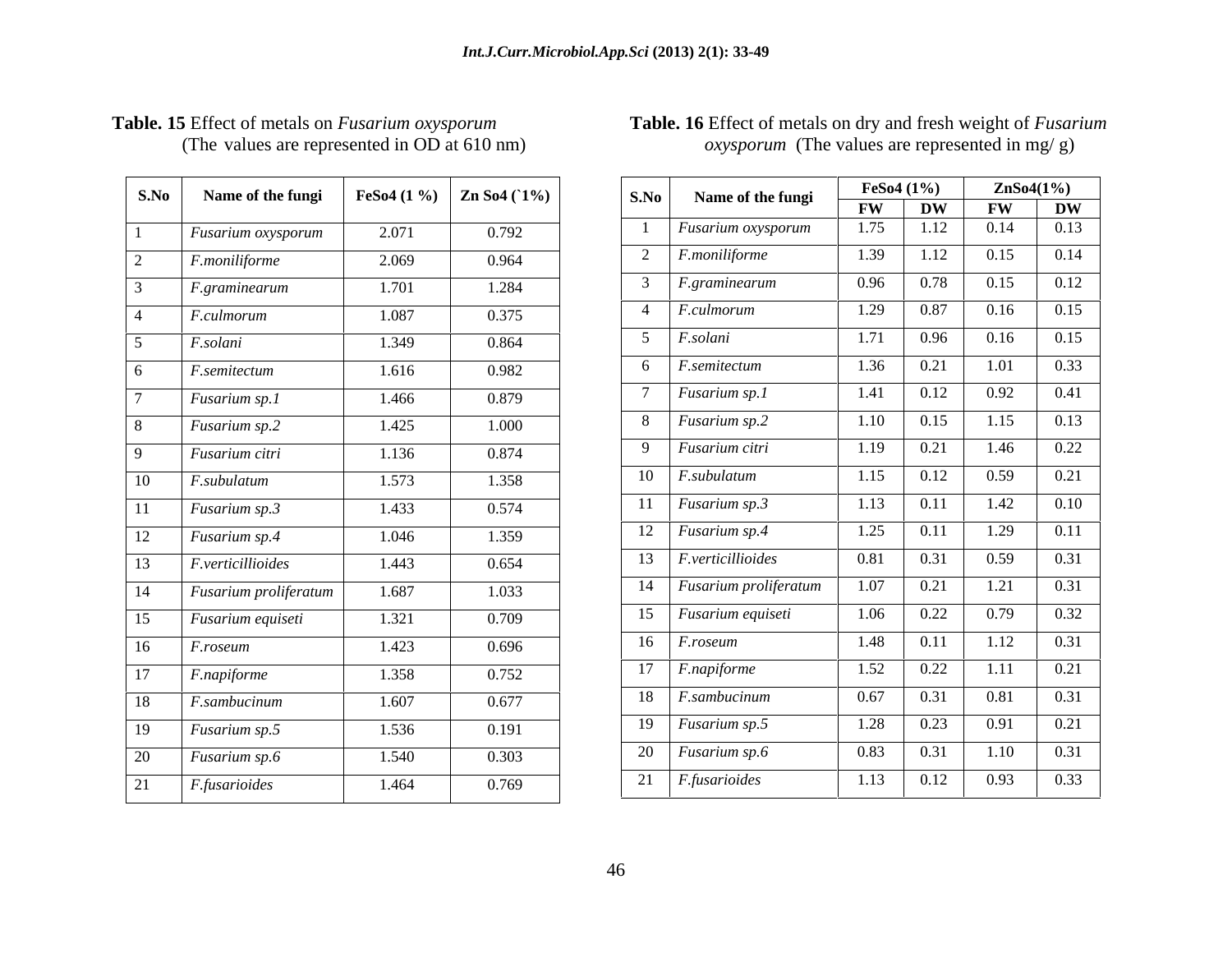and Jennings (1964) can be extended 'the Various researchers (Gourdon *et al.*, 1990) reduced vegetative growth, reproduction and spore germination in terrestrial fungi under biosorption and reported involvement of saline conditions may be the factors in different mechanism such as intracellular maintaining the fungus flora of the sea uptake and storage via active cationic distinct from that of non-marine habitats. transport system, surface binding and other Studies on the salinity tolerance of marine undefined mechanisms. Since most metal fungi have preoccupied many mycologists as can be seen from the following papers level of uptake, the uptake mechanism is (Borut and Johnson, 1962; Jones, 1963; likely to be closely linked to the mechanism Jones *et al*., 1971). of metal resistance in the microorganisms

### **Effect of carbon and nitrogen sources on the growth of fungi Acknowledgements**

In this study, the maximum growth was Authors thanks to the Secretary, Principal observed in carboxy methyl cellulsoe after 8 and Vice principal of Sri Akilandeswari days of incubation (Table.12). In this study, Women's College, Vandavasi, T.V.Malai, *F.oxysporum* showed maximum growth with Tamil Nadu for giving permission to carry 2.931(OD). Fresh weight of the fungi were also maximum in *F.oxysporum* (2.010 mg/g) and Dry weights of the fungi was maximum References in *F.oxysporum* (0.32 mg/g). In ammonium nitrate after 8 days of incubation, Aleem, A.A., 1980. Distribution and *F.oxysporum* showed maximum growth with 2.180 (OD)**.**Fresh weight of the fungi was also maximum in *F.oxysporum*  $(1.86 \text{ mg/g})$  679 – 688. and dry weight was observed with 0.38 mg/g Aneja, K. R., 2001. Experiments in (Table.13&14).Swart (1958) studied that the mycoflora in the soil of mangrove swamp of Culture and Mushroom Production<br>Inhaea Island has suggested that these Technology.3<sup>th</sup> edition. New Age Inhaea Island has suggested that these Technology.3<sup>th</sup> edition. New Age swamp are rich in simple carbohydrate and indicates their preference for simple organic compounds. Booth, C., 1971. Fungal culture media In and Lenings (1964) can be estead the Various researchers (Gourdon *et al.*, 1990)<br>
poper-germanism in etrosying in the Various results and the control of the control of the control of the control of the control of the co

In ferric sulphate after 8 days of incubation. Bokhary, H.A., M.A. Moslem and Parvez, S. In this study, *F.oxysporum* showed maximum growth with 2 (Table.15). Fresh Borut, S.Y., and Johnson, T.W.Jr. 1962. weight of the fungi were also maximum in *F.oxysporum* (1.75 mg/g) and Dry weight of the fungi was also maximum in  $-193$ .

have studied the mechanism of heavy metal microbes interactions are initiated at the (Yilmaz, 2003).

out this research work .

### **References**

- Aleem, A.A., 1980. Distribution and ecology of marine fungi in Sierra Leone (Tropical West Africa). Bot. Mar .23:  $679 - 688.$
- Microbiology, Plant pathology, Tissue Culture and Mushroom Production Technology.3<sup>th</sup> edition. New Age edition. New Age International (P) Limited. New Delhi.
- nitrogen and the dominance of the species of Barnett, H.L., 1965. Illustrated Genera of *Aspergillus*, *Penicillium* and *Fusarium* Imperfect fungi. Burgess Publishing Company, Minnea Polis.
- **Effect of metals on the growth of fungi** Microbiology. Academic Press, London, Booth, C. (ed.) Methods in pp.  $49 - 94$ .
	- 1992. Microbiologica.15: 281-290.
	- Some biological observations on fungi in estuarine sediments. Mycologia*.* 54: 181 193.
	- Boyd, P.E., and Kohlmeyer, J. 1982. The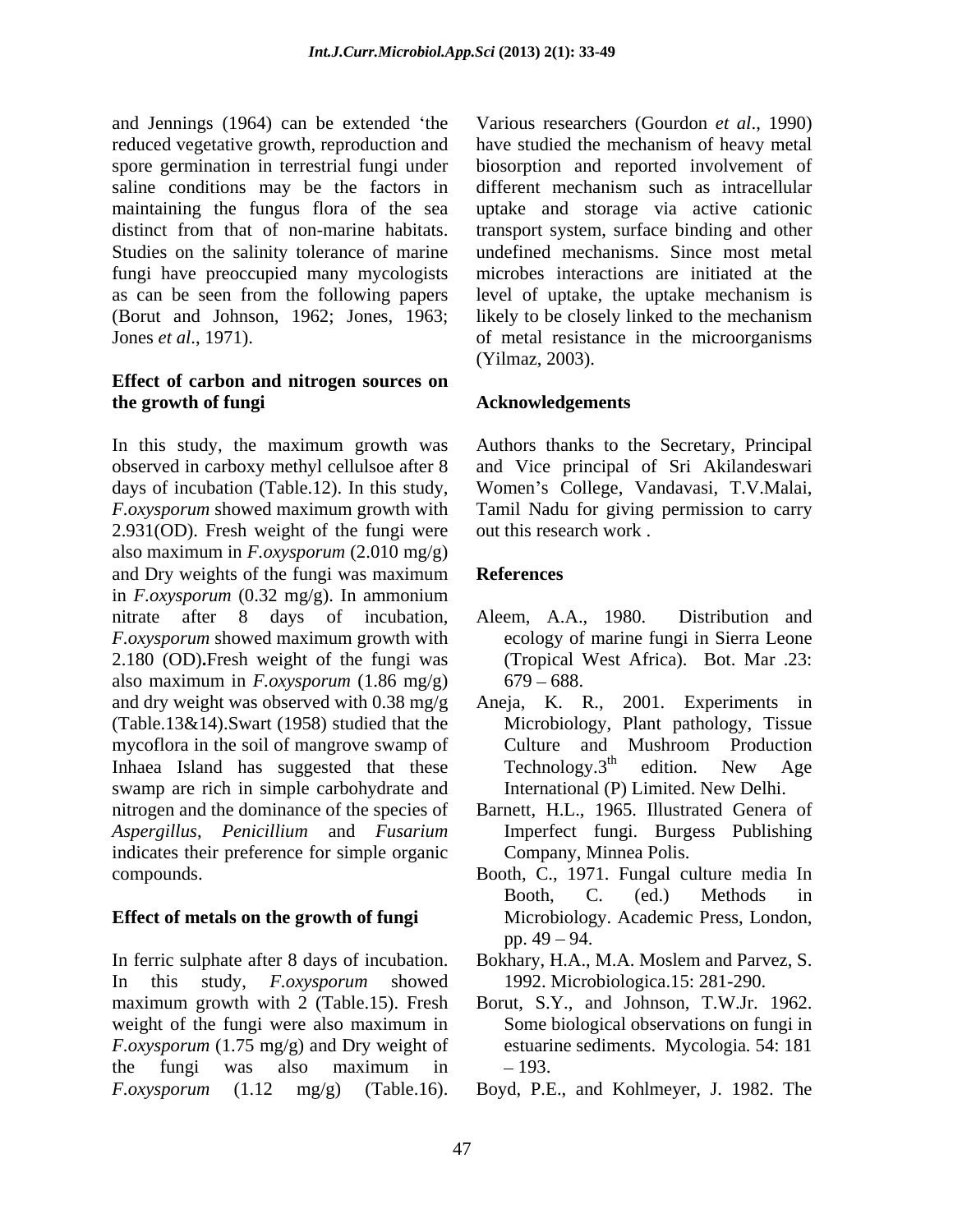influence of temperature on the seasonal marine fungi. Mycologia. 74(6): 894-

- 
- Chowdhery, H.J., K.L, Garg and Jaitly, A.K.
- Dring, D.M., 1976. Techniques for Fermentation, Osaka. 20: 50-60.
- Ellis, M.B., 1971. Dematiaceous of Lucknow, Lucknow. Mycological Institute, England.
- Ellis, M.B., 1976. More Dematiaceous Mycological Institute, England.
- 
- Ellis, M.B., and Ellis, J.P. 1988. Micro fungi on miscellaneous substrate: An  $47:619-625$ .
- Garg, K.L., 1982*.* Indian. J. Mar. Sci .11:
- Gilman, C.J., 1998. A manual of soil fungi.
- Oxford and IBH Publishing Company,
- Gourdon, R., S. Bhende, E. Rus and Sofer, Mar. 34: 1-61.
- 
- 
- Hohnk, W., 1955. Niedere Pilze vom wett

Hohnk, W., 1956. Ibid. 5: 124 – 134.

- and geographic distribution of three Hyde, K.D., and Alias, S.A. 2000. 902. associated with decomposing *Nypa*  Chandralata, R., 1999. Asian *fruticans*. Biodiv. Cons. 9: 393-402. Hyde, K.D., and Alias, S.A. Biodiversity and distribution of fungi
	- Microbiological congress, Chennai, Ito, T., Nakagiri, A., M. Tantichaoren and India, pp.12. Manoch, L. 2001. Mycobiota of 1982. Indian. J. Mar. Sci.11: 138-142. mangrove forests in Thailand. Research Communications, Institute for
	- microscopic preparation In Booth, C. Jaitly, A.K., 1982. Trans. Mycol. Soc. (ed.) Methods in Microbiology. Japan.  $23: 65 - 71$ .
	- Academic Press, London, pp. 95-111 Jaitly, A.K., 1983. Ph.D. Thesis, University of Lucknow, Lucknow.
	- Hyphomycets. Common Wealth Jaitly, A.K., and Rai, J. N. 1982. Mycologia. 74: 1021- 1022.
	- Hyphomycetes. Common Wealth sea. In Moss, S.T. (ed.) The biology of Jennings, D.H., 1986. Fungal growth in the marine Fungi. C.U.P.
- Ellis, M.B., and Ellis, J.P. 1985. Micro Jones, E.B.G., and Jennings, D.H. 1964. Fungi on Land Plants: An Identification The effect of salinity on the growth of Handbook. Croom Helm, London. marine fungi in comparison with non marine species. Trans. Br. Mycol. Soc.  $47:619 - 625$ .
	- Identification Hand Book. Croom Helm, Kohlmeyer, J., 1969. Ecological notes on London. fungi in mangrove forests. Trans. Br*.* Mycol. Soc. 53: 237-250
	- 339 340. Kohlmeyer, J., and Kohlmeyer, E. 1979. Biotech books. New Delhi. Academic Press, New York. Marine Mycology - The Higher fungi.
- Gilman, J.C., 1957. A manual of soil fungi. Kohlmeyer, J., and Volkman Kohlmeyer, Calcutta. filamentous higher marine fungi. Bot*.* B. 1991. Illustrated key to the Mar. 34: 1-61.
- S. 1990. Comparison of cadmium Kongamol, S., 2001. Decomposition rates biosorption by Gram positive and Gram and associated degradation fungi on negative bacteria from activated sludge. mangrove leaf litter of *Rhizophora*  Biotechnol. Lett. 12: 839 – 842. *apiculata* and Avicennia alaba at Hohnk, W., 1952. Ver. Inst. Meeresforsching. Bremerhaven.1: 115 - Province. Ph.D. Thesis, Kasesart 378. University, Thailand. *apiculata* and *Avicennia alaba* at Thachine estuary, Samut Saakhon Province. Ph.D. Thesis, Kasesart
- Hohnk, W., 1953. Cong. Internat. Microbiol. Koske, R.E., and Duncan, I.W. 1974. Roma. 7: 374 – 378. Temperature effects on growth, und Meeresforsch. Bremerhaven. 3: 199 aquatic Hyphomycetes. Can. J. Bot. 52: 227. 1387-1391. Temperature effects on growth, sporulation and germination of some 1387-1391.